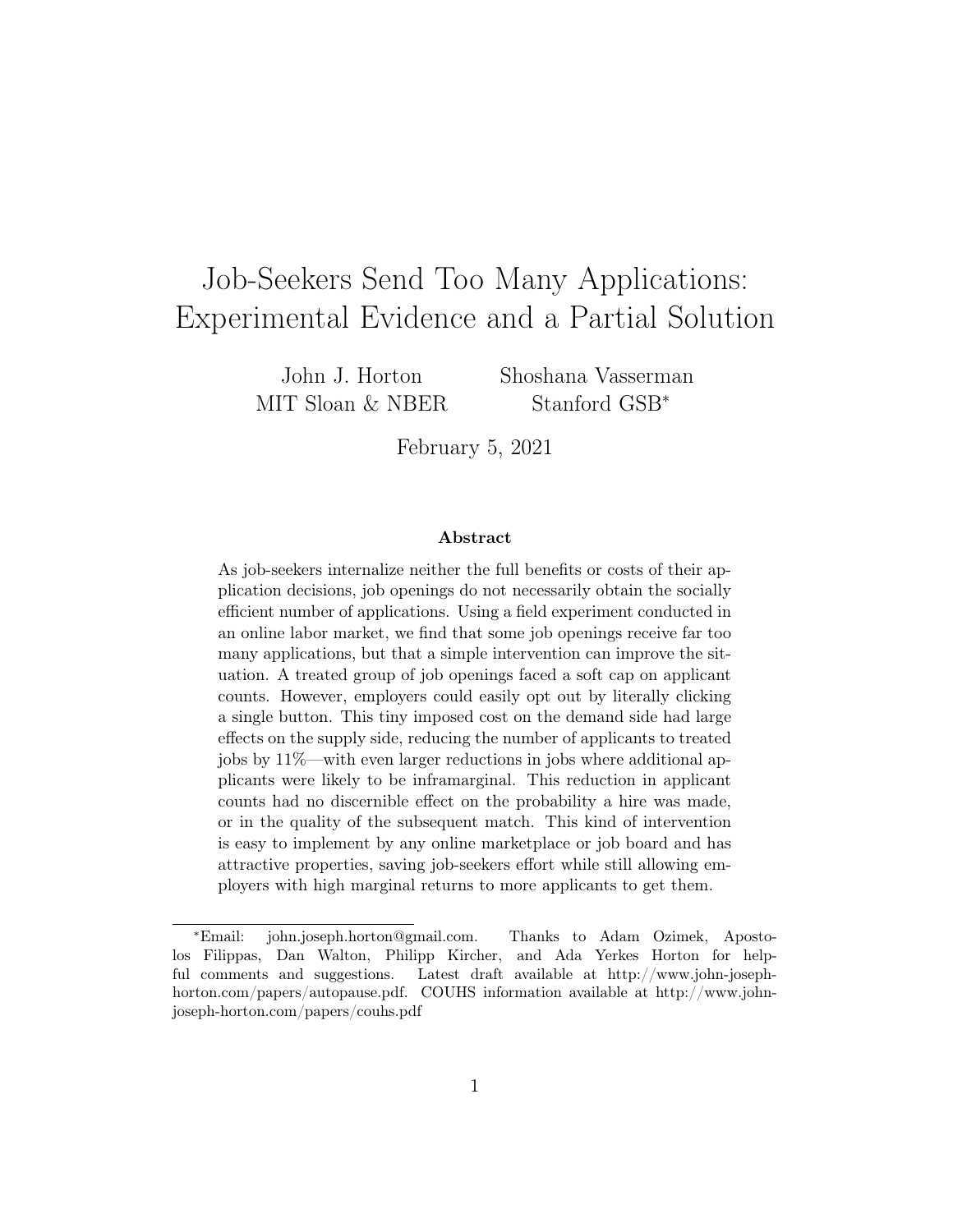## 1 Introduction

A social planner wants the marginal benefit of using some resource to equal the marginal cost. In the context of the labor market matching process, that valuable resource is the job-seeker's time. Clearly, effort is needed to form matches, but as job-seekers internalize neither the full benefits nor the costs of their application decisions, there is no economic reason to think jobs obtain the socially efficient number of applications in a decentralized market. And to the extent digitization of the search and matching process has dramatically lowered the cost of sending an additional application, we might suspect that there are frequently excess applications.

In this paper, we describe an experiment conducted in an online labor market that influenced the size of applicant pools faced by employers.<sup>[1](#page-0-0)</sup> This was done by imposing a soft cap on the number of applicants that a job opening could receive, as well as limiting the duration of the window of time during which applications could be received: when a job opening received 50 applicants—or when 120 hours (5 days) had passed—no more applicants could apply unless the employer explicitly asked for more applicants. The intent of the intervention was to prevent job-seekers from applying to jobs where their application was likely to either be ignored or simply displace some other applicant, without preventing employers with high marginal returns to more applicants from obtaining them.

<sup>1</sup>We use the terms "employer," "worker" and "hire" to be consistent with the labor literature and not as a comment on the nature of the relationships created on the platform.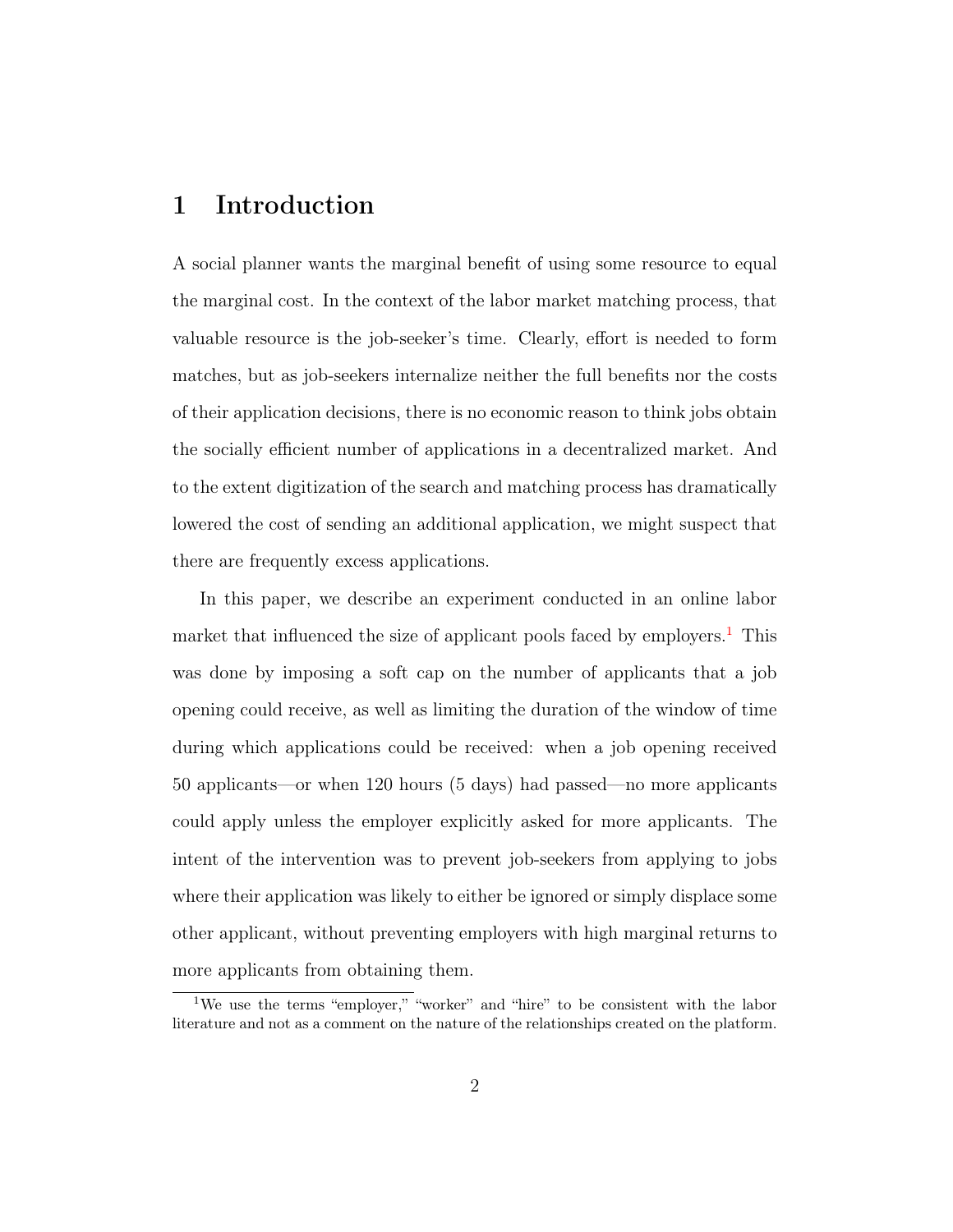We find that the treatment caused a substantial reduction in application counts—about 4 fewer applicants applied on average, or an 11% reduction. However, reductions were largest for jobs that otherwise would have received large numbers of applicants—the quantile treatment effect at the 95th percentile is a reduction of 20 applicants.

Despite the reductions in applicant counts, the treatment did not reduce the probability a hire was made. About 41% of job openings were filled in both the treatment and the control group.<sup>[2](#page-0-0)</sup> Firms denied the right "tail" of 50+ applicants or late-arriving applicants simply hired from their other applicants, with no discernible ill effect. It is not the case that later applicants are adversely selected and thus simply irrelevant—in the control, later-arriving applicants were still in the consideration set of employers.

There is no evidence that better or worse matches were made in the treatment group, as measured by the feedback given by the employer at the end of the contract or in hours-worked. If anything, employer satisfaction rose slightly in the treatment.

The lack of effects on hiring or match quality is seemingly surprising, but likely reflects the fact that price competition among workers "prices in" vertical differences among workers, leaving firms close to indifferent over applicants, as in [Romer](#page-33-0) [\(1992\)](#page-33-0). Because of this indifference, substitution among applicants is not very costly to employers.

<sup>&</sup>lt;sup>2</sup>This fill rate is actually quite similar to the fill rate reported by Indeed from 2015. [http://press.indeed.com/wp-content/uploads/2015/01/](http://press.indeed.com/wp-content/uploads/2015/01/Time-to-fill-jobs-in-the-US.pdf) [Time-to-fill-jobs-in-the-US.pdf](http://press.indeed.com/wp-content/uploads/2015/01/Time-to-fill-jobs-in-the-US.pdf).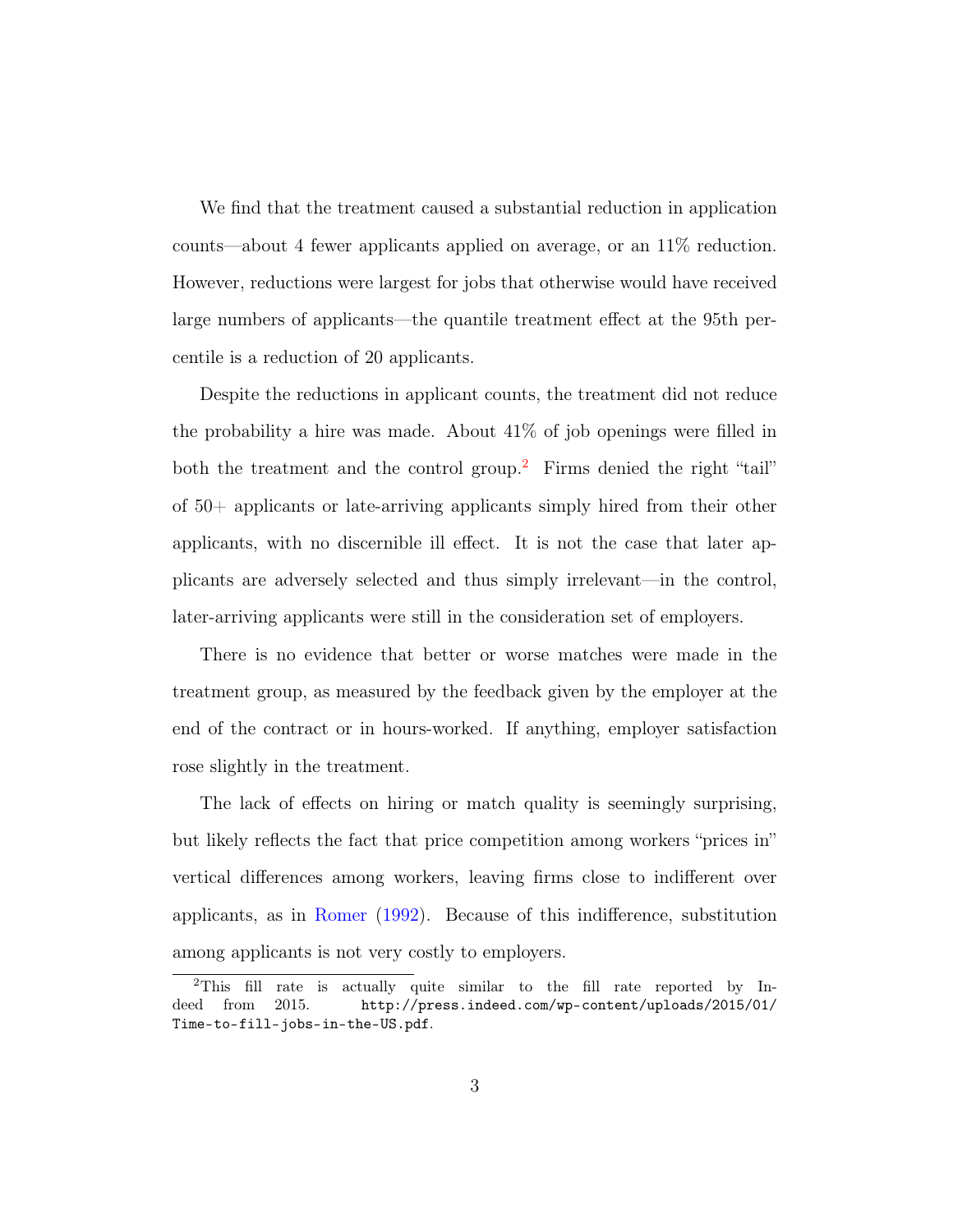Our claim is not that the applicant count does not matter—clearly going to 5 or 1 or even 0 would matter a great deal. Our claim instead is that for a substantial number of employers, the marginal benefit to more applicants seems to be less than the *de minimus* cost of pushing a single button. When search costs are already low, marginal applicants might simply not be worth very much, if anything. As it is, only about 7% of employers requested more applicants by pushing the button.

The treatment intervention likely saved job-seekers substantial time more so than the percentage changes in job post applicant counts would seemingly imply. To see why the treatment has out-sized effects on job seekers, note that although relatively few job openings were affected by the 50 applicant cap (about 10%), these job openings are disproportionately important to job-seekers, as they attracted 43% of applications. This difference simply reflects the fact that a randomly selected application is more likely to be sent to a job with a high applicant count.<sup>[3](#page-0-0)</sup>

Switching our data from job posts to applications to those job posts and using a within-worker analysis, we find that a worker applying to a treated job opening had a 17% increase in their probability of being hired. This increase in application success might raise or lower overall application intensity in equilibrium [\(Shimer,](#page-33-1) [2004\)](#page-33-1)—job applications have become more valuable to the worker, but fewer need to be sent to secure a job, on average. However, regardless of the effect on application intensity or the application cost, the

<sup>&</sup>lt;sup>3</sup>This is a version of the friendship paradox [\(Feld,](#page-30-0) [1991\)](#page-30-0).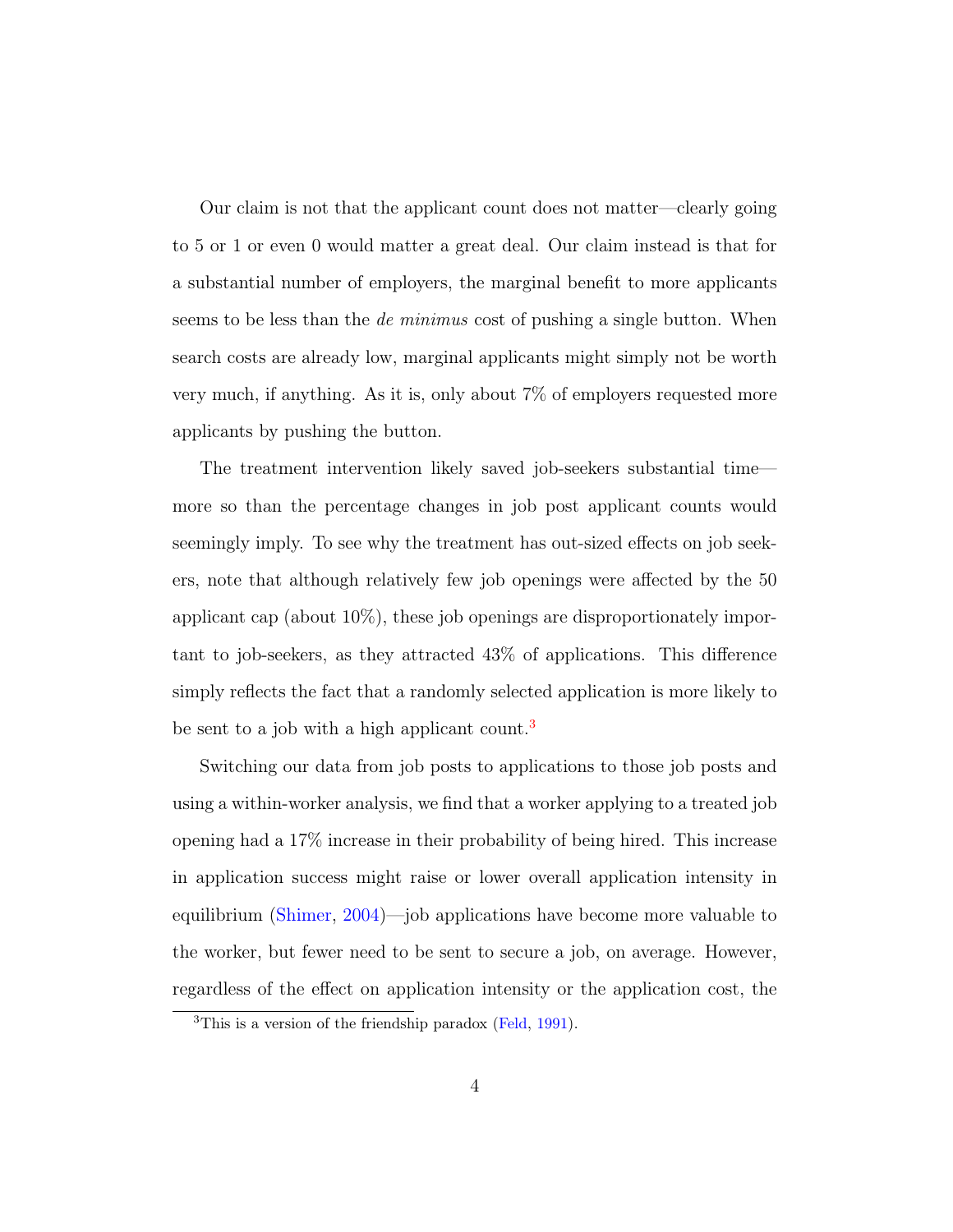intervention would still improve worker welfare relative to the status quo via a simple envelope theorem argument.

To illustrate the wastefulness of decentralized job search implied by our results, consider the following simple example. Suppose an application costs the job-seeker c and the expected social surplus of a job post is  $V(A)$ , where A is the number of applicants. And suppose the job-seeker gets a fraction  $\theta > 0$  of the job surplus if she is hired. If job-seekers think they are equally likely to be selected from among the applicants, they will apply until  $\theta V(A)/A = c$ , but a social planner would like  $V'(A) = c$ . Note that in the decentralized equilibrium,  $\theta V(A) = Ac^4$  $\theta V(A) = Ac^4$  That is, the entire hired worker pay-off is consumed by application costs. If  $\theta$  is sufficiently small or  $V'(A)$  is sufficiently large, the platform/social planner might of course welcome more applications—echoing the economic intuition of [Hosios](#page-31-0) [\(1990\)](#page-31-0). But the soft cap design of the experiment suggests  $V'(50) \approx 0$ , as most employers did not bother lifting the cap to obtain more applicants. And so while job-seekers might still want to play the congestion game and keep applying past 50, no social planner would want this game to continue.

This is the first experiment we are aware of where the number of applications to a job opening was experimentally reduced. The key contribution of the paper is to use this experimental variation to show that many job applicants are inframarginal in the decentralized labor market equilibrium.

<sup>&</sup>lt;sup>4</sup>We are assuming none of the wastefulness is due to "ball and urn" matching frictions caused by workers being unable to condition on applicant counts [\(Gee,](#page-30-1) [2019;](#page-30-1) [Bhole et al.,](#page-29-0) [2021\)](#page-29-0).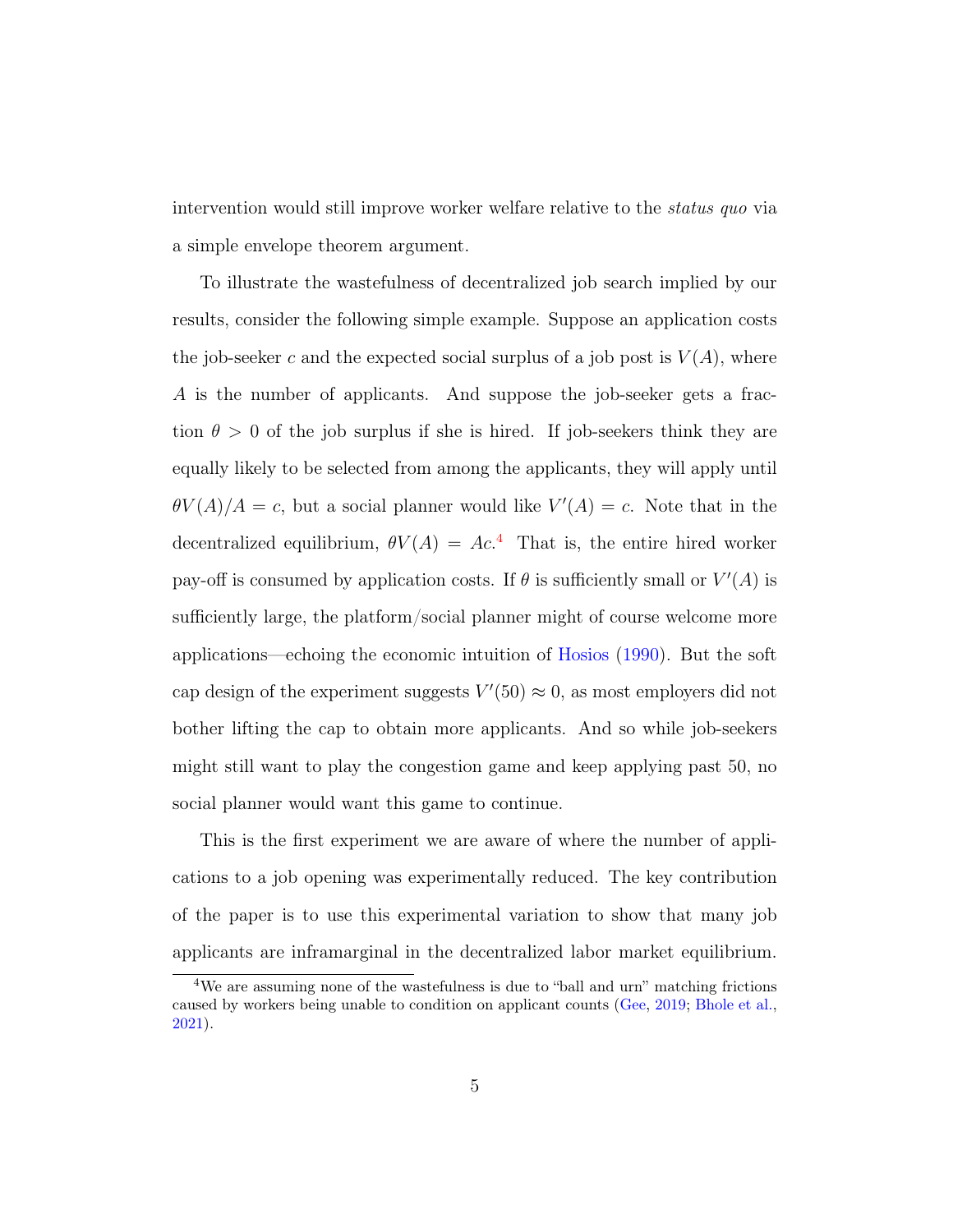We also illustrate the crowd-out effect of other applicants in a particularly direct way, compared to the literature [\(Lalive et al.,](#page-32-0) [2015\)](#page-32-0). Our crowd-out results call into further question the equilibrium justification for job search assistance [\(Crépon et al.,](#page-29-1) [2013;](#page-29-1) [Marinescu,](#page-32-1) [2017\)](#page-32-1).[5](#page-0-0)

Paired with our contribution to the literature is a practical—albeit partial solution that could be implemented by any computer-mediated labor matching marketplace. Market design interventions that save workers time or direct their applications to relatively under-subscribed openings could offer substantial welfare gains, even setting aside any employer benefits from more efficiently directed applications. The US non-institutional population on average spends about 15 hours a year on job search activities, which is about \$75B per year in time value at the median US wage.<sup>[6](#page-0-0)</sup>

The rest of the paper is organized as follow. Section [2](#page-6-0) describes the experimental context. Section [3](#page-8-0) explains the design and discusses internal and external validity. Section [4](#page-9-0) presents the results. Section [5](#page-27-0) concludes.

<sup>&</sup>lt;sup>5</sup>Though there is evidence that more targeted recruiting assistance can be helpful without much crowd-out [\(Horton,](#page-31-1) [2017,](#page-31-1) [2019\)](#page-31-2) and that interventions that have job-seekers consider a wider range of options could be beneficial, as in [Belot et al.](#page-29-2) [\(2019\)](#page-29-2). The lack of an increase in hiring in the treatment is evidence against the "choice overload" hypothesis [\(Iyengar and Lepper,](#page-31-3) [2000\)](#page-31-3), which itself has been called into question [\(Scheibehenne et](#page-33-2) [al.,](#page-33-2) [2010\)](#page-33-2).

 $6$ Using data from 2013 and assuming 252 working days per year—see [https://www.](https://www.bls.gov/tus/current/work.htm) [bls.gov/tus/current/work.htm](https://www.bls.gov/tus/current/work.htm).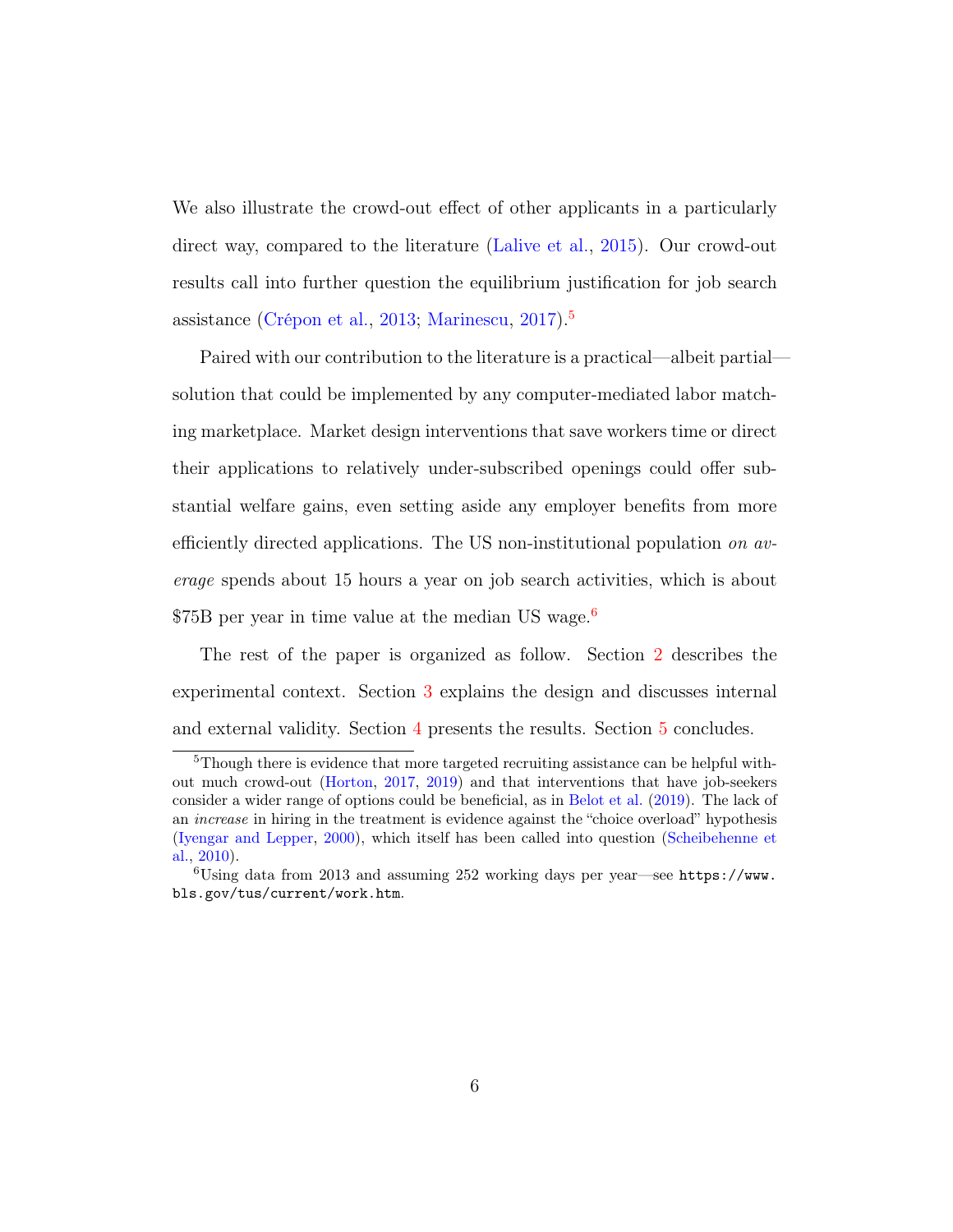## <span id="page-6-0"></span>2 Empirical context

Our setting is a large online labor market. In this market, employers post job openings to which workers can typically apply without restriction. The kinds of offered work include tasks that can be done remotely, including programming, graphic design, data entry, translation, writing and so on. Jobs can differ substantially in scope, with some formed matches lasting for years, while others lasting a day or two as a simple project is completed. See [Horton et al.](#page-31-4) [\(2017\)](#page-31-4) for roughly contemporaneous details on the distribution of kinds of work, contract structure, and patterns of trade in an online labor market.

Employers can solicit applications by recruiting workers, or workers can just apply to openings they find. The majority of applications on the platform come from workers finding job openings through various search tools and then submitting an application. Applying workers submit a wage bid (for hourly contracts) or a fixed amount (for fixed price jobs). When applying, the worker can observe the number of applicants that have already applied. Employers then screen applicants and potentially make a hire or make multiple hires though hiring a single worker is by far the most common choice, conditional upon hiring anyone.

Applicants arrive very quickly. The reason for this speed is that workers have an incentive to apply as quickly as possible, all else equal, as they do not know exactly when the employer will start making a decision. Fast ap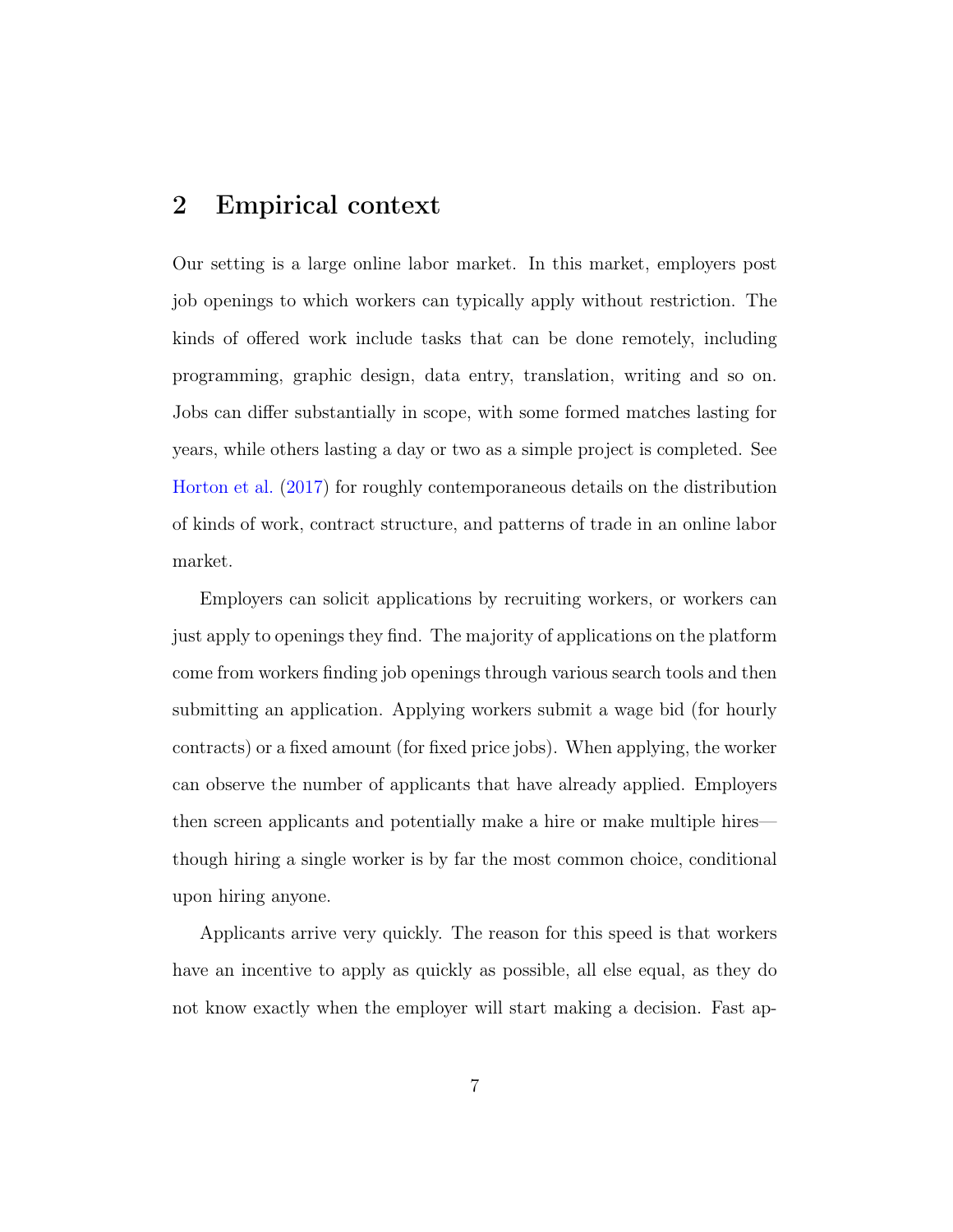plications also seem to be the case in conventional markets when application behavior is observed (see [van Ours and Ridder](#page-33-3) [\(1992\)](#page-33-3)).

There is a burgeoning literature that uses online labor markets as a domain for research. [Pallais](#page-32-2) [\(2013\)](#page-32-2) shows via a field experiment that past onplatform worker experience is an excellent predictor of being hired for future job openings. [Stanton and Thomas](#page-33-4) [\(2016\)](#page-33-4) shows that agencies (which act as quasi-firms) help workers find jobs and break into the marketplace. [Agrawal](#page-29-3) [et al.](#page-29-3) [\(2013\)](#page-29-3) investigate what factors matter to firms in making selections from an applicant pool and present some evidence of statistical discrimination, which can be ameliorated by better information. [Horton](#page-31-1) [\(2017\)](#page-31-1) explores the effects of making algorithmic recommendations to would-be employers. [Barach and Horton](#page-29-4) [\(2020\)](#page-29-4) reports the results of an experiment in which employers lost access to wage history when making hiring decisions.

Although our setting offers a rich, detailed look at hiring, there are limitations. A downside of our context is that it is one marketplace. However, when applications are observable in conventional markets, the success probability also appears to be quite low and is similar to what we observe [\(Skandalis and Marinescu,](#page-33-5) [2018\)](#page-33-5). Although our context is unique, the basic economic problem—workers not internalizing the externalities of search intensity—is commonplace, and there is emerging evidence that the precise context matters less than we might imagine for generalization [\(DellaVigna](#page-30-2) [and Pope,](#page-30-2) [2019\)](#page-30-2). Furthermore, the job search that occurs on online job boards presently is quite similar to our setting, even if the resulting jobs are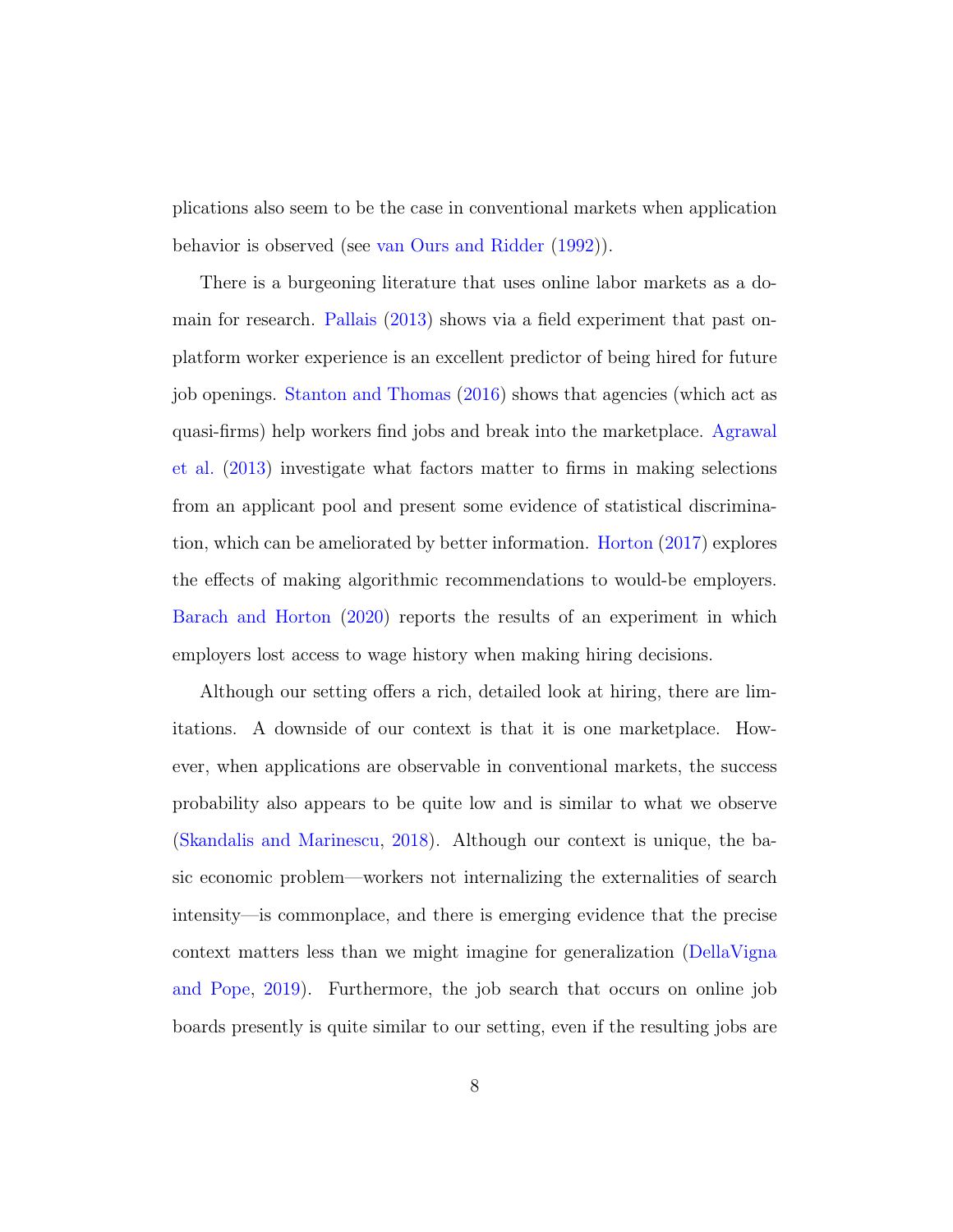different [\(Marinescu and Wolthoff,](#page-32-3) [2020\)](#page-32-3).

## <span id="page-8-0"></span>3 Design of the experiment

How the experiment worked was simple: once either a job opening had 50 applicants or 120 hours (5 days) had elapsed since posting, the job was made "private" and no further would-be applicants could apply. The employer was notified of this change when it happened in the interface and via email. Employers could, at any time, revert the change from public to private by pushing a single button. Appendix  $A.1$  shows the interfaces where these notices were presented to employers.

Randomization was at the level of the employer and the data are consistent with successful randomization. A total of 45,742 jobs openings posted by employers were assigned, covering job openings posted between 2013-11-04 and 2014-02-14. The software used by the platform to randomize employers to treatment cells has been used successfully in many experiments. There were  $23,075$  $23,075$  $23,075$  job posts in the treatment and  $22,667$  in the control.<sup>7</sup> The experimental sample was itself randomly drawn from all job openings being posted on the platform. We do not report the exact fraction, but it was less than 1% of all job openings posted in the market, which reduces concerns about cross-group interference.

<sup>&</sup>lt;sup>7</sup>The p-value for a  $\chi^2$  test is 0.056, which is slightly concerning, but daily counts of allocated jobs show has no obvious imbalance and a table of pre-randomization job attributes shows excellent balance, suggesting the low p-value from the  $\chi^2$  test is simply due to sampling variation.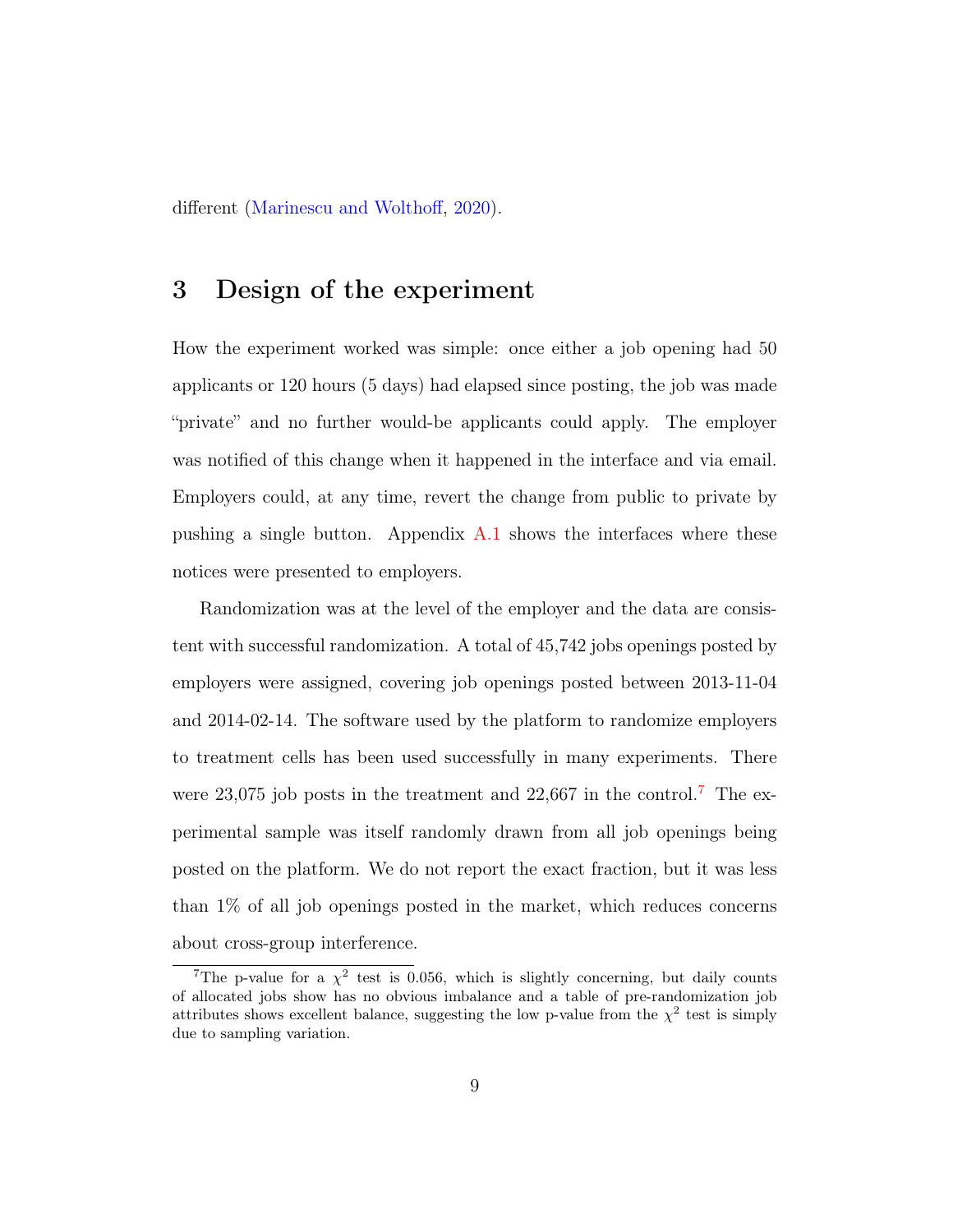After being assigned to a cell, any subsequent job openings by that employer received the same treatment assignment. However, we only use the first job opening in our analysis, as subsequent job openings could have been affected by the experience in the first opening.

## <span id="page-9-0"></span>4 Results

Job posts were allocated to the experiment over time, and so we can begin by plotting daily statistics by experimental group, which we do in Figure [1.](#page-10-0) We then explore each outcome in more depth, as well as consider match outcomes. We then shift our lens to take a job-seeker perspective, exploring how the treatment affected their experiences and decision-making.

#### 4.1 Experimental outcomes, day by day

The facets of the figure show that the randomization was likely effective, there was a "first stage" of reduced applicant counts, but that the reduction in applicant counts did not reduce match formation.

As expected given random allocation, the top facet of Figure [1](#page-10-0) shows the counts of allocated job posts by treatment and control track closely. We also confirm there is no evidence of imbalance by conducting t-tests on prerandomization attributes, in Appendix [A.2.](#page-35-0)

The treatment reduced the mean number of applications, which we can see in the second facet from the top of Figure [1.](#page-10-0) The treatment mean is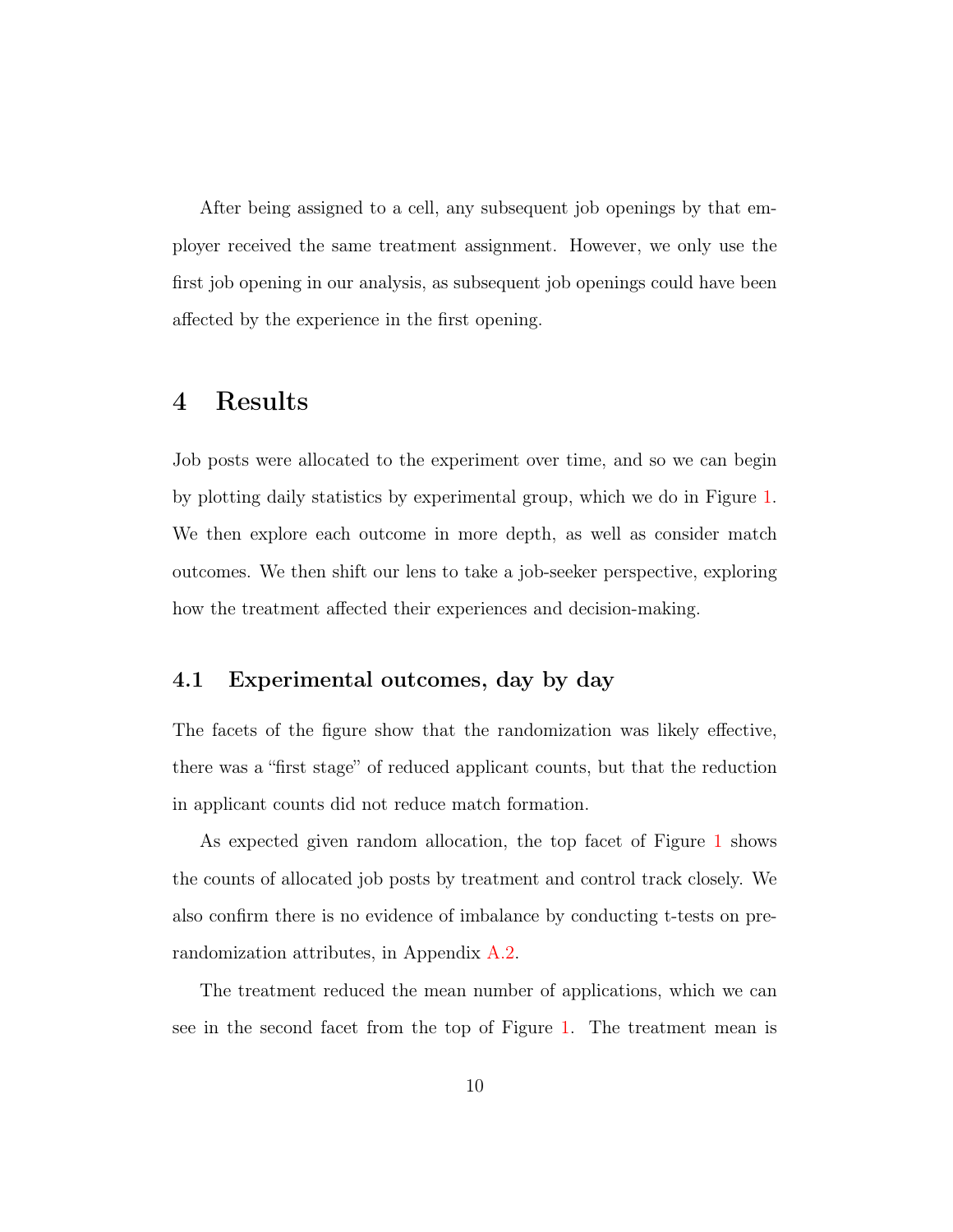<span id="page-10-0"></span>



Notes: This plot shows by-day times series for the two experimental groups. In the experiment, employers posting jobs were randomized to a treatment or a control. Employers in the treatment could not receive additional applicants once they received 50 applicants or 5 days had passed since posting. However, the employer could opt out of this cap by clicking a single button.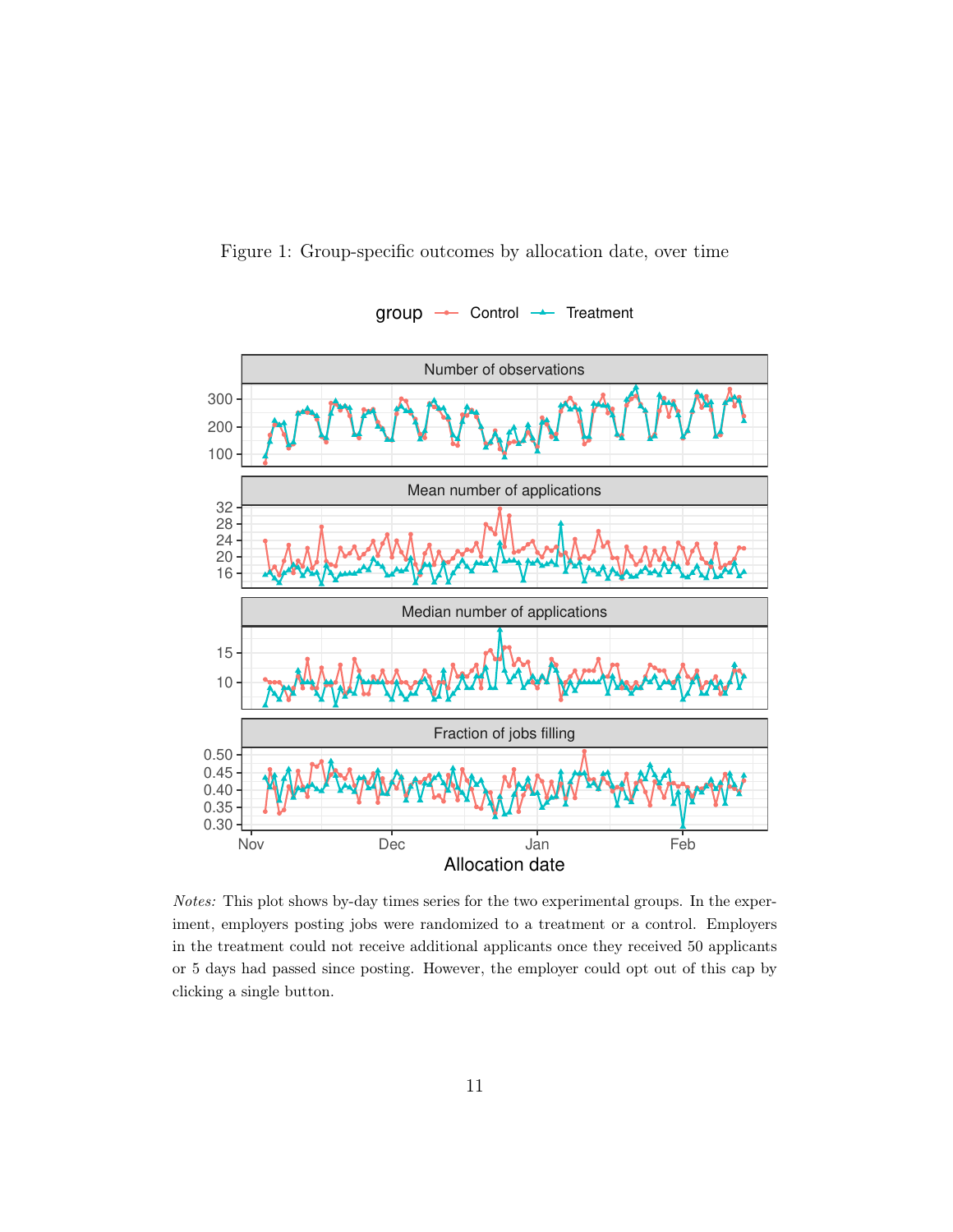always substantially below the control. However, in the facet below that, when we instead plot the *median* number of applications, the difference is smaller, yet still visually evident. This is suggestive that the intervention likely had effects that were not concentrated equally over all jobs, but rather were stronger for jobs that would otherwise receive many applicants.

Previewing one of our main results, the bottom facet for Figure [1](#page-10-0) shows there is no obvious evidence of a difference in the probability that a job was filled.<sup>[8](#page-0-0)</sup> We explore these outcomes—and measures of match quality—in the sections that follow.

# 4.2 Effects of the treatment on applicant pool composition

The treatment had a strong "first stage," lowering applicant counts, with particularly large effects for job posts that would otherwise have received large counts. We visualize the effects of the treatment intervention on applicant pools in Figure [2.](#page-13-0)

Figure [2a](#page-13-0) shows the effects of the 120 hour time limit. We plot the kernel density estimate of the relative arrival time of applicants, by treatment and control groups (with some restrictions).<sup>[9](#page-0-0)</sup> We can see that distributions are nearly identical up until 5 days, at which point the treated group shows a

<sup>8</sup>A table of summary statistics for our primary outcomes, by cell are in Appendix [A.3.](#page-37-0) <sup>9</sup>The sample is restricted to jobs that received 50 or fewer applicants and arrived within the first 10 days. We also remove a small fraction of applications that arrive in less than one

minute, so as have a sensible distribution given our log scale. We observe the application arrival times—measured down to the millisecond—relative to when the job was posted.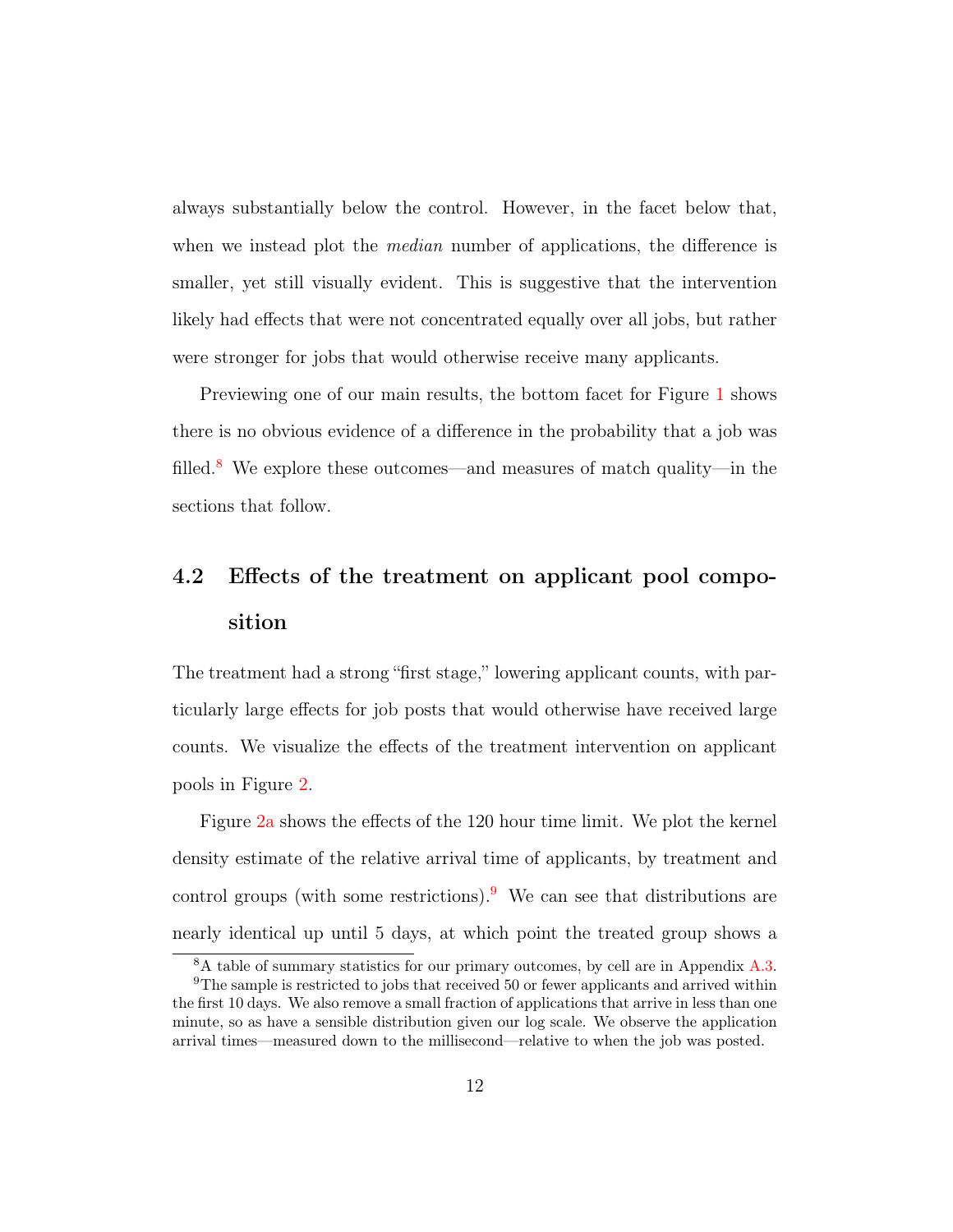marked fall-off, consistent with how the treated intervention worked. We can also see how quickly applications typically arrive—both groups exhibit a peak around 20 minutes after posting, with flows declining sharply afterwards.

Figure [2b](#page-13-0) shows the effects of the 50 applicant soft cap. We plot the kernel density estimates for the application counts for treatment and control. We restrict the domain to less than 200 applicants. As expected, there is a "jump" around 50 applicants in the treatment and no such jump for the control.<sup>[10](#page-0-0)</sup> Prior to 50, there is some slight visual evidence of fewer applicants, but this is better explored with a quantile regression.

Figure [2c](#page-13-0) shows precisely where the treatment effects on application counts were concentrated using quantile regressions. The y-axis is log transformed. The x-axis is the associated percentile. Below about the 25th percentile, there is no evidence of an effect. From the 25th to about the 90th percentile, the reduction is about 1 applicant or 2 applicants, but is much larger above the 90th percentile. For comparison, the OLS estimate of the treatment effect is plotted as a horizontal dashed line, which is about 4.

The question we turn to now is how these applicant pool changes affected the probability that an applicant was hired in each job, and what kind of match they formed.

 $10$  Despite the cut-off of 50 applicants, there is actually excess mass at numbers slightly greater than 50—a fact obscured by the density plot. What causes this is that some applicants withdraw their applications, and withdrawn applicants do not count against the cap.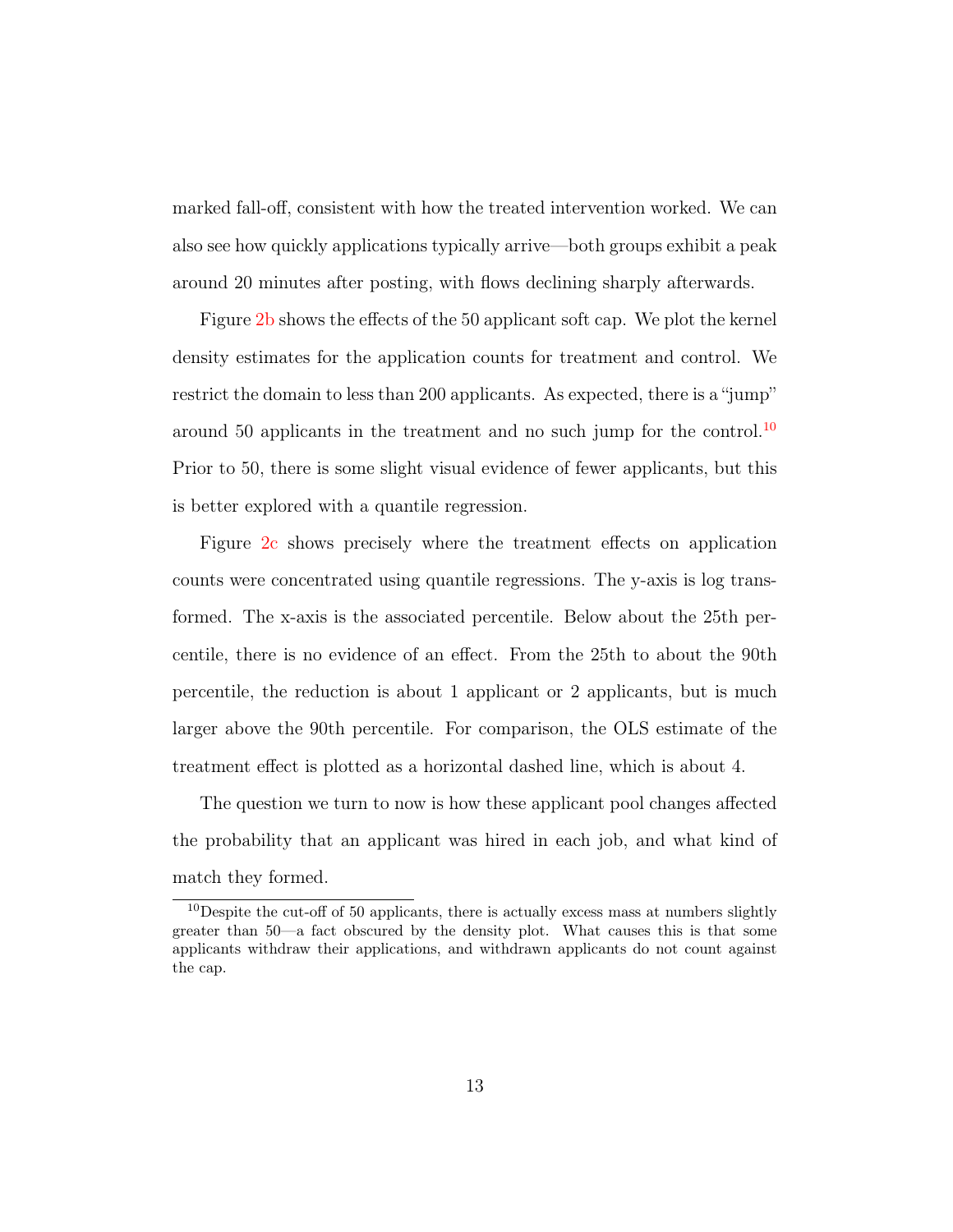<span id="page-13-0"></span>Figure 2: Evidence of the effect of the interventions of applicant pools



(a) Distribution of application arrival times, by treatment group, for jobs receiving fewer than 49 applicants



(b) Kernel density estimate of the distribution of applicants per job opening, by treatment and control



(c) Quantile treatment effects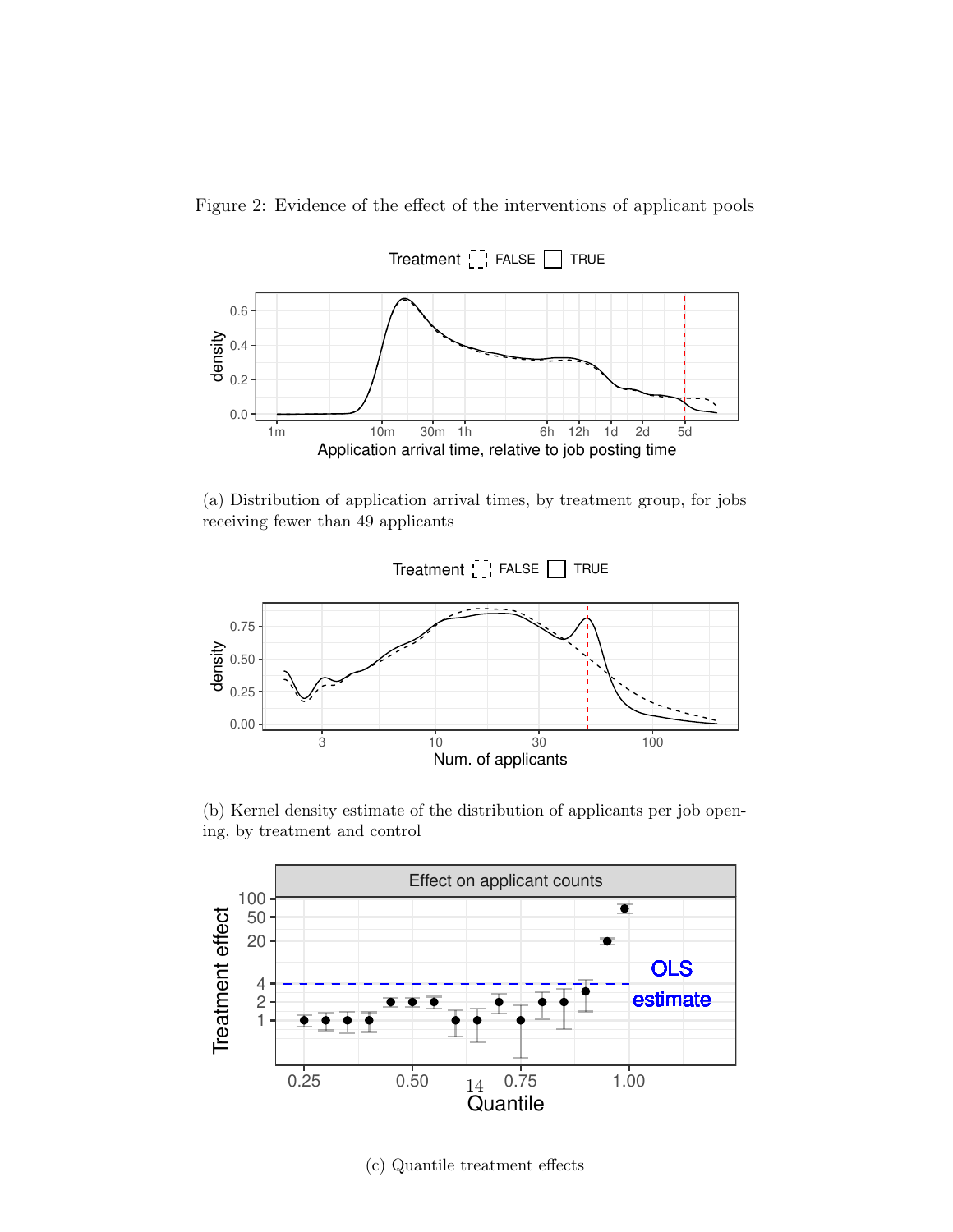|           | Any hires? | Total hires | Any hires after 55? |
|-----------|------------|-------------|---------------------|
|           | (1)        | (2)         | (3)                 |
| Treatment | $-0.002$   | $-0.016$    | $-0.007***$         |
|           | (0.005)    | (0.010)     | (0.001)             |
| Intercept | $0.411***$ | $0.528***$  | $0.020***$          |
|           | (0.003)    | (0.007)     | (0.001)             |
| N         | 45,742     | 45,742      | 45,742              |
| R squared | 0.00000    | 0.00006     | 0.00068             |

<span id="page-14-0"></span>Table 1: Effects of the treatment on number of applications and whether the job opening filled

Notes: This table reports the effects of treatment assignment on whether a hire wade in Column (1), the total quantity of hires, in Column (2), and whether a hired applicant was greater than the 55th arrival. In the experiment, employers posting jobs were randomized to a treatment or a control. Employers in the treatment could not receive additional applicants once they received 50 applicants or 5 days had passed since posting. However, the employer could opt out of this cap by clicking a single button. Significance indicators:  $p \leq 0.05$ : \*,  $p \leq 0.01$ : \*\* and  $p \leq .001$ : \*\*\*.

#### 4.3 Effects on match formation probability

Despite reducing applicant counts, the treatment had no discernible effect on the probability a treated job was filled. In Table [1,](#page-14-0) Column (1), the outcome is an indicator for whether any applicant was hired. We can see that the treatment effect is a precise 0. Note that the baseline fill rate in the control group is about 41%.

In addition to not affecting whether a hire was made, the treatment had no discernible effect on total quantity of hires. In Column (2) of Table [1](#page-14-0) we regress the total number of hires on the treatment indicator. The point estimate is negative, but not significant and fairly close to zero. This is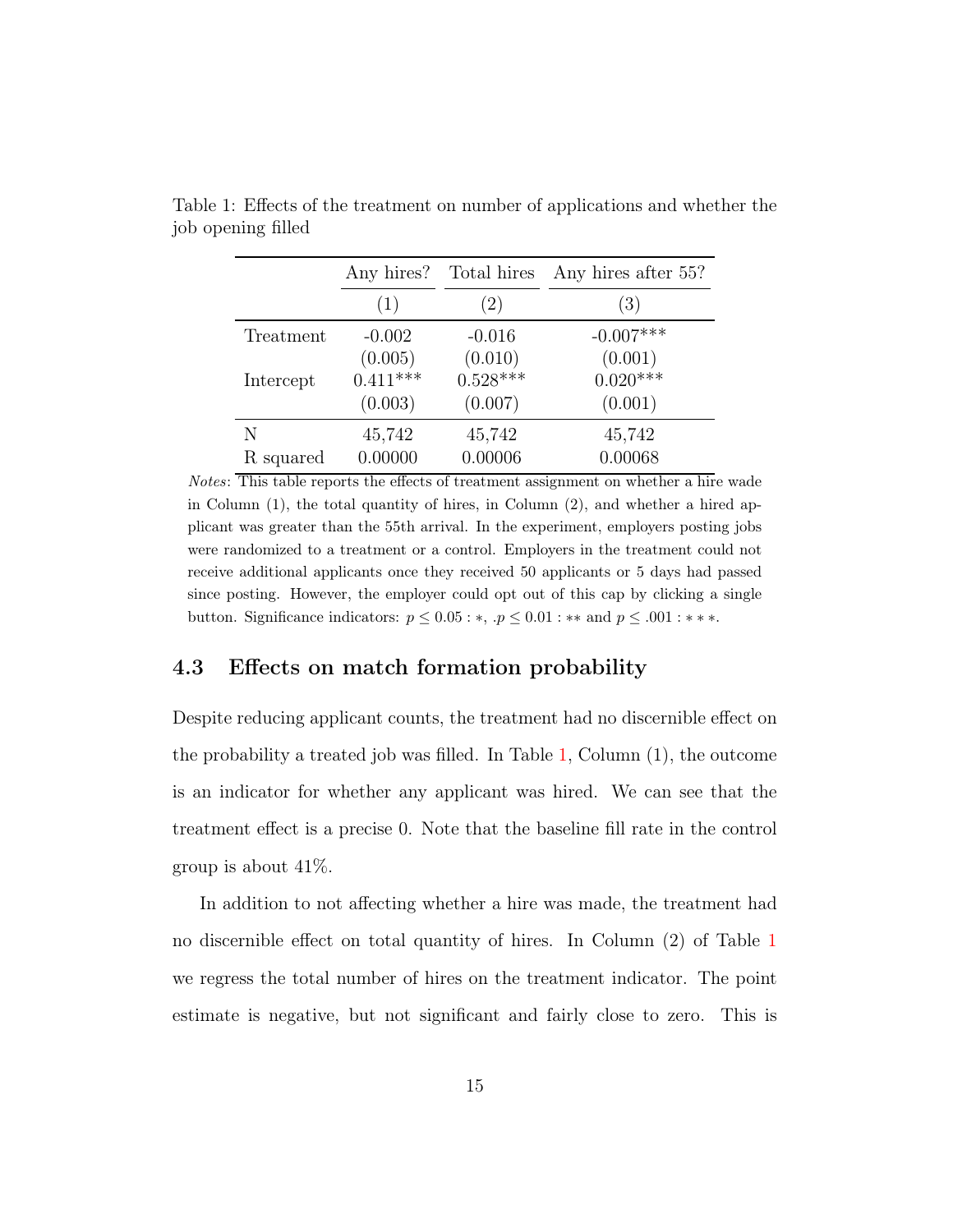important, as some employers do make multiple hires for one job opening, and so the treatment could have thwarted this desire if employers with these intentions could not easily opt out. If the experimental intervention was performed again, it would be prudent to ask the employer upfront whether they plan to make multiple hires.

#### 4.4 Later applicants crowd-out earlier applicants

The treatment caused employers to hire from applicants arriving earlier. We can see this directly in Column (3) of Table [1,](#page-14-0) where the outcome is whether the employer hired anyone who applied after the 55th applicant. "Late" hiring is substantially reduced in the treatment—the treated group was 33% less likely to hire a 55+ applicant than the control.

Note that the decline in late hiring in the treatment is not mechanical but instead reveals applicant crowd-out. To illustrate this point, imagine if employers always received at most one acceptable applicant and that that applicant could arrive before or after the cap. With a hard cap, treated employers whose acceptable candidate would have arrived after the cap would simply not hire. With a soft cap, those treated employers would still be able to hire, but we would find no average difference between treatment and control in the probability that an applicant arriving after the cap was hired. We have a soft cap but still find substitution towards applicants arriving earlier, i.e., we have crowd-out.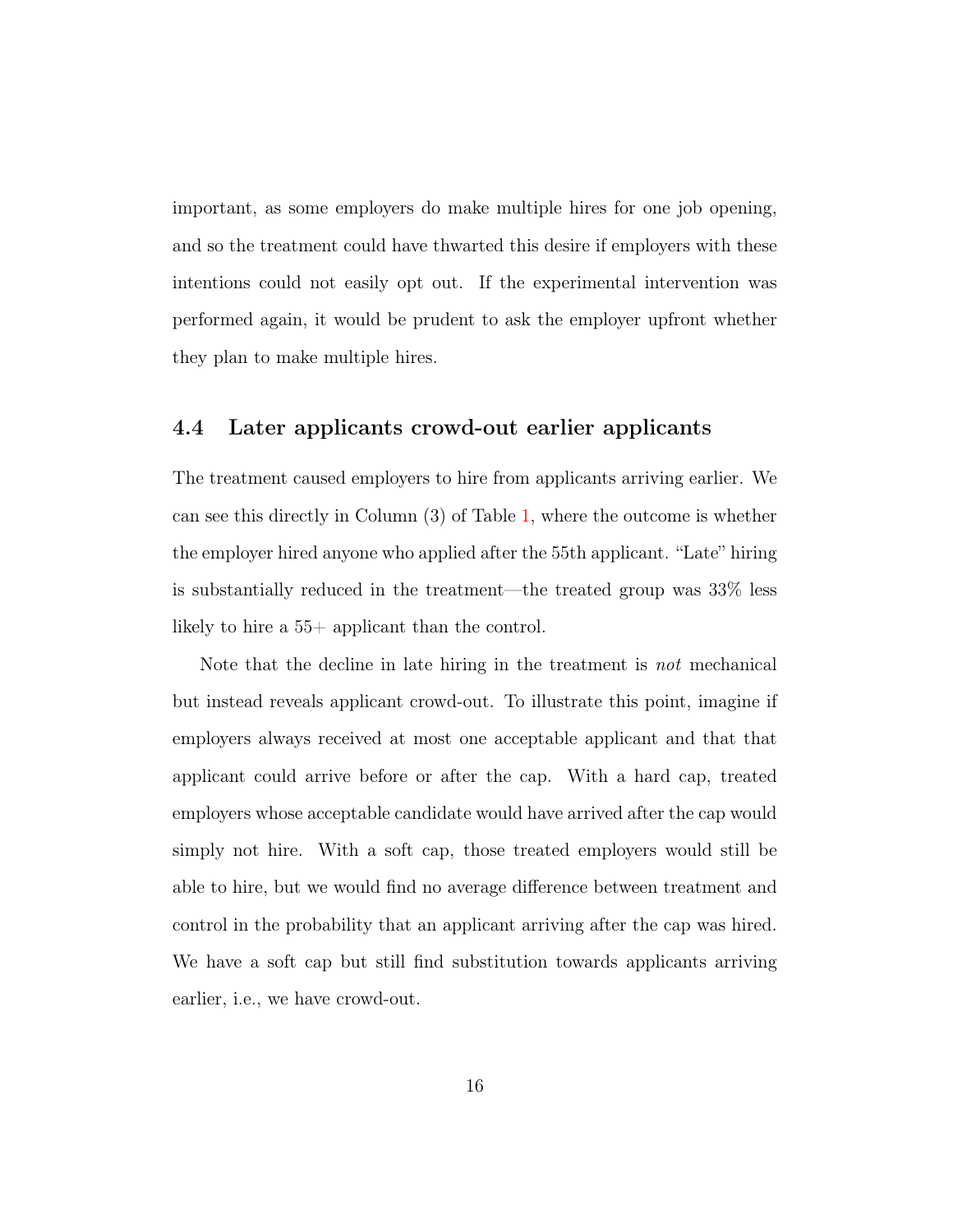<span id="page-16-0"></span>

|           | Log hired worker wage Log hours-worked Feedback on worker |                       |                       |  |  |
|-----------|-----------------------------------------------------------|-----------------------|-----------------------|--|--|
|           | $\left(1\right)$                                          | (2)                   | $\left(3\right)$      |  |  |
| Treatment | $-0.002$                                                  | 0.042                 | 0.011                 |  |  |
|           | $(0.014)$<br>2.240***                                     | $(0.044)$<br>2.987*** | $(0.012)$<br>4.667*** |  |  |
| Intercept |                                                           |                       |                       |  |  |
|           | (0.010)                                                   | (0.031)               | (0.009)               |  |  |
| N         | 9,354                                                     | 7,082                 | 16,330                |  |  |
| R squared | 0.00000                                                   | 0.00013               | 0.00005               |  |  |

Table 2: Match outcomes, conditional upon a hire

Notes: The sample for these regressions are those job openings where a hire was made. In the experiment, employers posting jobs were randomized to a treatment or a control. Employers in the treatment could not receive additional applicants once they received 50 applicants or 5 days had passed since posting. However, the employer could opt out of this cap by clicking a single button. In Column (1), the sample consists of hourly job openings; in Column (2), job openings where at least 1 hour was billed. In Column (3) the sample is all job openings, including fixed price jobs. Significance indicators:  $p \le 0.05$ : ∗, . $p \le 0.01$ : ∗ ∗ and  $p \le .001$ : ∗ ∗ ∗.

#### 4.5 Effects of the treatment on match quality

There is no evidence that the treatment affected the characteristics of formed matches, including quality. To look for match quality effects, in Table [2,](#page-16-0) we regress several match outcomes on the treatment indicator. It is important to note that the samples used in Table [2](#page-16-0) are selected, in the sense that these are only filled job posts. However, we have no evidence that the treatment changed the composition of filled jobs.

The treatment had no discernible effect the wage of the hired worker. This hourly wage is the outcome of the regression reported in Column (1). The coefficient is close to zero and precisely estimated. There is no evidence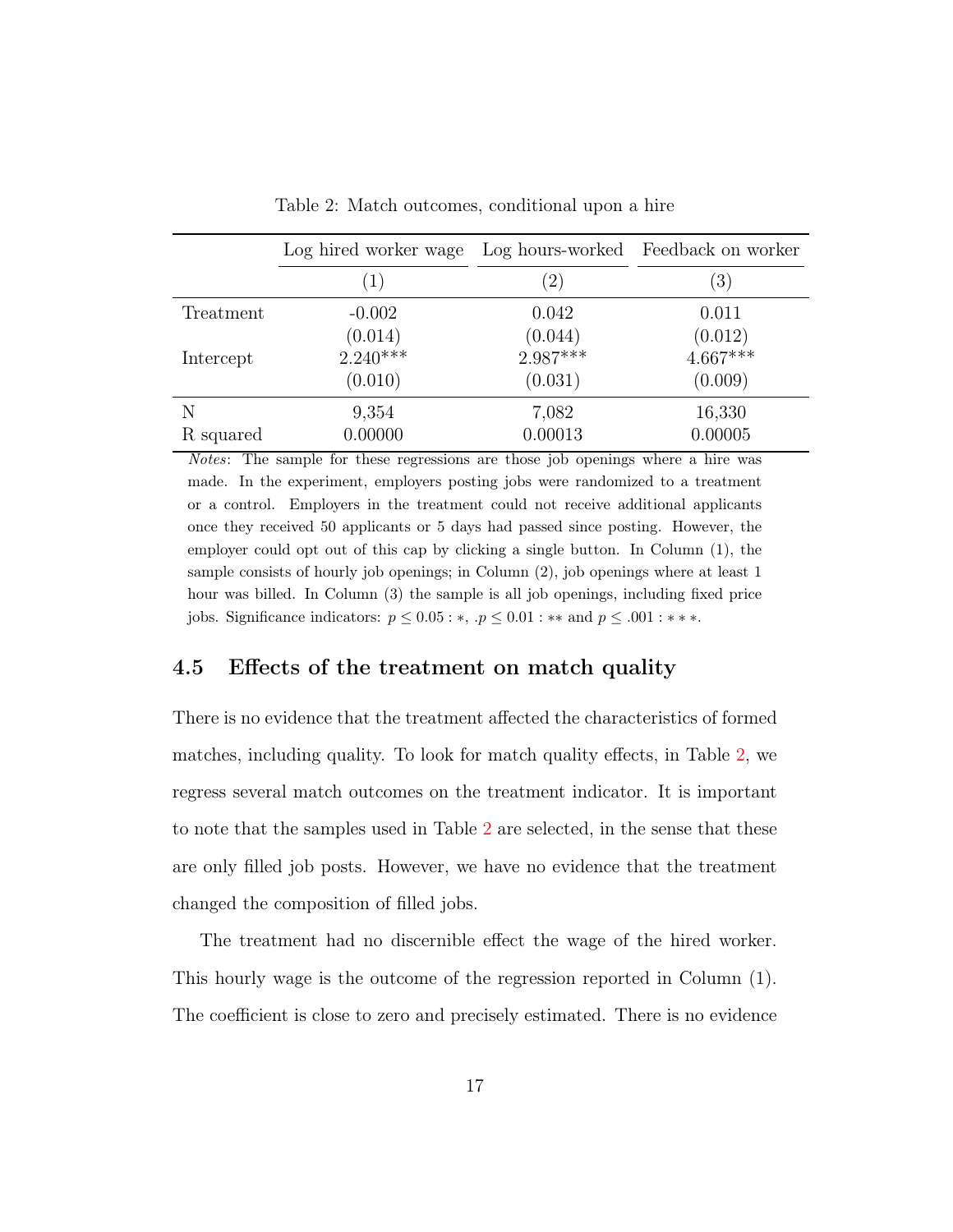the employer was getting less surplus in terms of price.

The treatment had, if anything, a small positive effect on the hoursworked within the match, though hours-worked is an ambiguous metric of match quality. The outcome in Column (2) is the log total hours-worked per hired worker, conditional upon at least one hour (this is why the sample size is smaller). The estimate is positive, but imprecise. If hours-worked did increase, this could be a sign of a better match (the employer wants to buy more hours) or be a sign of a worse match (the hired worker takes more time to complete the task).

Our best metric for match quality is post-contract feedback, and on this measure, there is some slight evidence of a higher feedback in the treatment. The outcome in Column (3) is the average feedback that the employer left for the worker (on a 1 to 5 star scale). We see no large significant difference in feedback by treatment assignment, though the point estimate is positive.<sup>[11](#page-0-0)</sup>

#### 4.6 Which employers wanted more applicants?

Only about 7% on employers pushed the "opt out" button, with some variation by category of work. With so little uptake, it is hard to conclude very much about what kinds of employers had high marginal returns to more applicants. See Appendix [A.4](#page-37-1) for further analysis.

 $11$ Numerical feedback is prone to inflation and strategic misreporting, but as [\(Filippas](#page-30-3) [et al.,](#page-30-3) [2018\)](#page-30-3), star feedback is still highly correlated with measures of reviewer satisfaction. Note that the sample in Column (3) is larger because fixed price jobs also generate feedback.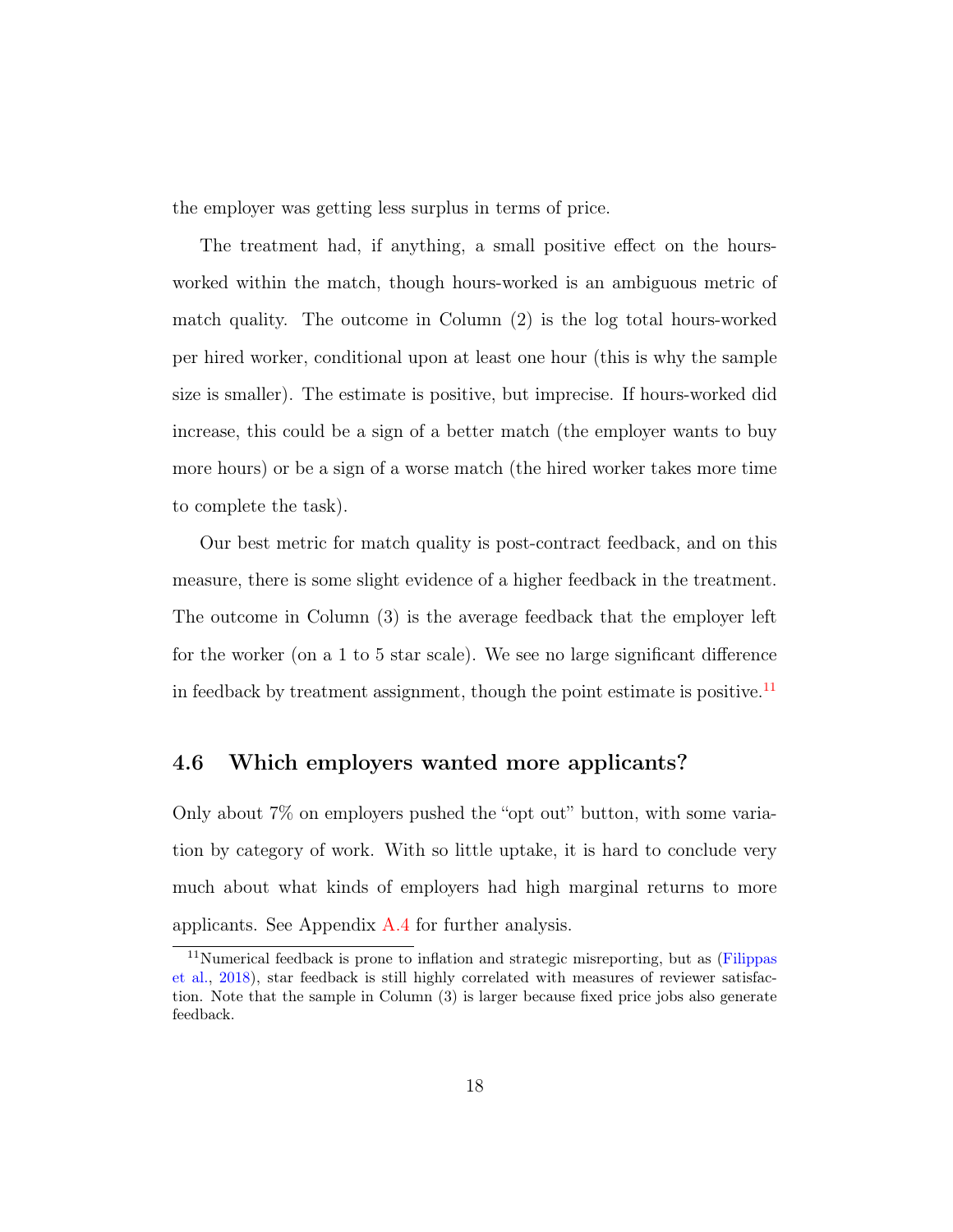#### 4.7 Effects of the treatment on job-seekers

With smaller applicant pools but the same probability a job is filled, we should expect that job-seekers applying to treated job openings enjoyed a higher probability of being hired. To measure this effect, we can compare perapplication win rates, based on the treatment assignment of the applied-to job opening. Workers did not know the treatment status of the job openings when deciding whether or not to apply. We observe 129,520 distinct jobseekers collectively sending 738,861 applications to job openings assigned to the experiment. The mean number of applications per worker is 5.7, while the median is 2.

As job-seekers typically send many applications, we can include a workerspecific fixed effect to perform a within-worker analysis, obviating concerns about worker selection. The selection we would otherwise be worried about is that the kinds of workers that apply to job openings with many applicants (which are disproportionately found in the control) are different from those applying to jobs in the treatment. We estimate a regression of the form

$$
y_{ij} = \beta \cdot \text{TRT}_j + \text{APPCOUNT}_j + \gamma_i + \epsilon \tag{1}
$$

where  $y_{ij}$  is some outcome or choice for worker i applying to job post j,  $TRT_j$ is the treatment assignment of the applied-to job opening,  $\gamma_i$  is a workerspecific fixed effect and  $APPCOUNT_j$  is a fixed effect for the total applicant count for that opening. As workers send different numbers of applications,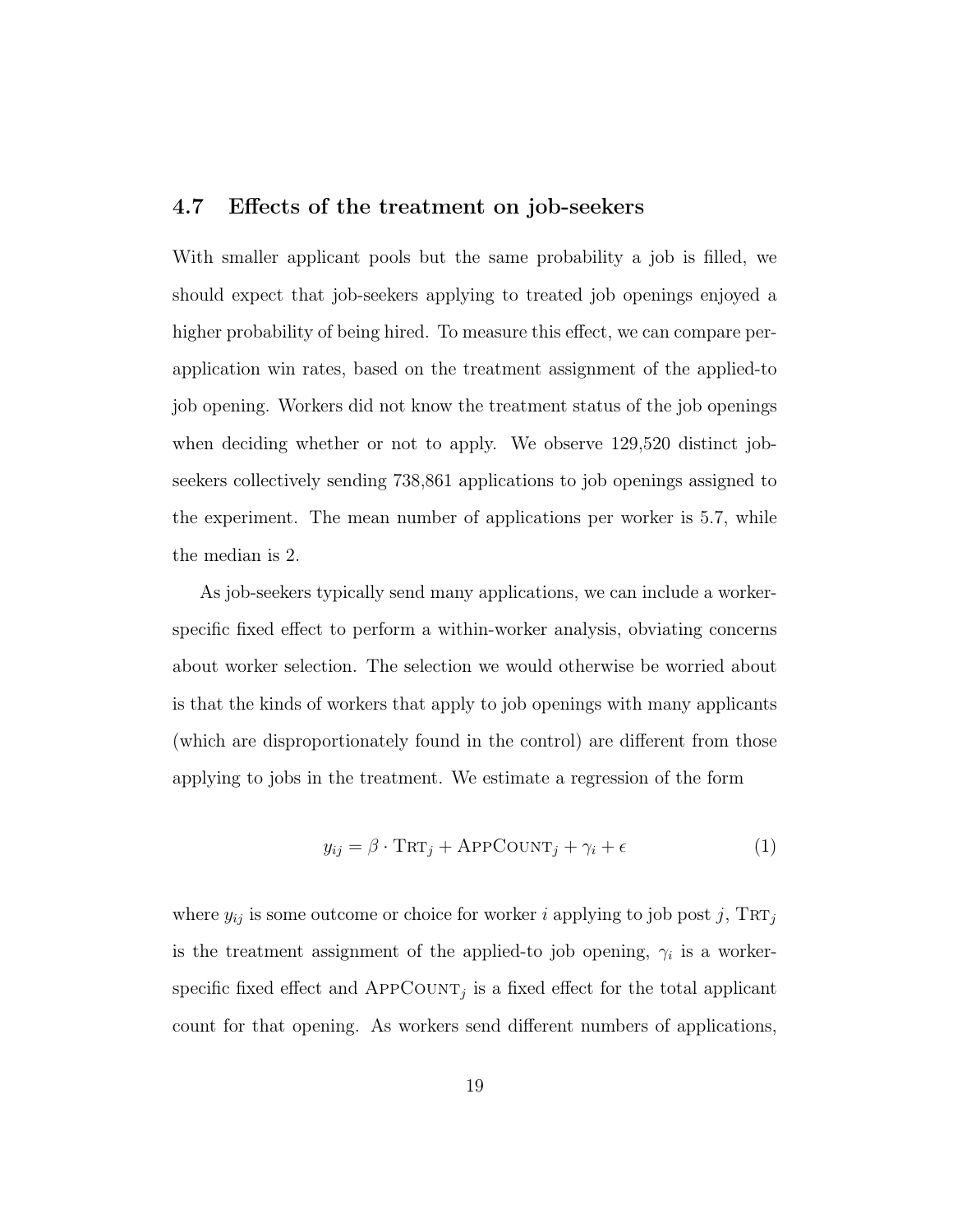we weight these regressions by the inverse of the total number of applications sent by the worker.

As expected, workers are more likely to be hired when applying to a treated job opening. We can see this in Column (1) of Table [3,](#page-20-0) where the outcome is an indicator for whether the worker was hired. Given the baseline hiring probability, this coefficient implies about a 17% increase in hiring probability on a per-application basis. Note that the baseline probability of being hired is about 3%—which is nearly identical to that rate found by [Skandalis and Marinescu](#page-33-5) [\(2018\)](#page-33-5).

Workers applying to treated jobs had a lower arrival rank, confirming the treatment affected the worker's application experience. The outcome in Column (2) is the applicant's rank in the applicant pool (i.e., first applicant is 1, second applicant is 2, etc.). Unsurprisingly, this falls as well, as "late" applications are missing from treatment jobs.

There is some evidence that workers applying to treated jobs bid higher, likely reflecting the difference in perceived competition. The outcome in Column (4) is the log wage bid. The treatment raises wage bids by about 1.2%. This is suggestive that aside from simply saving job-seekers time, the treatment could also transfer some surplus from employers to workers by reducing in situ competition. However, recall that there was no evidence of a substantial change in hired worker wage at the job level from the treatment, and so it is unclear whether this channel is important in practice.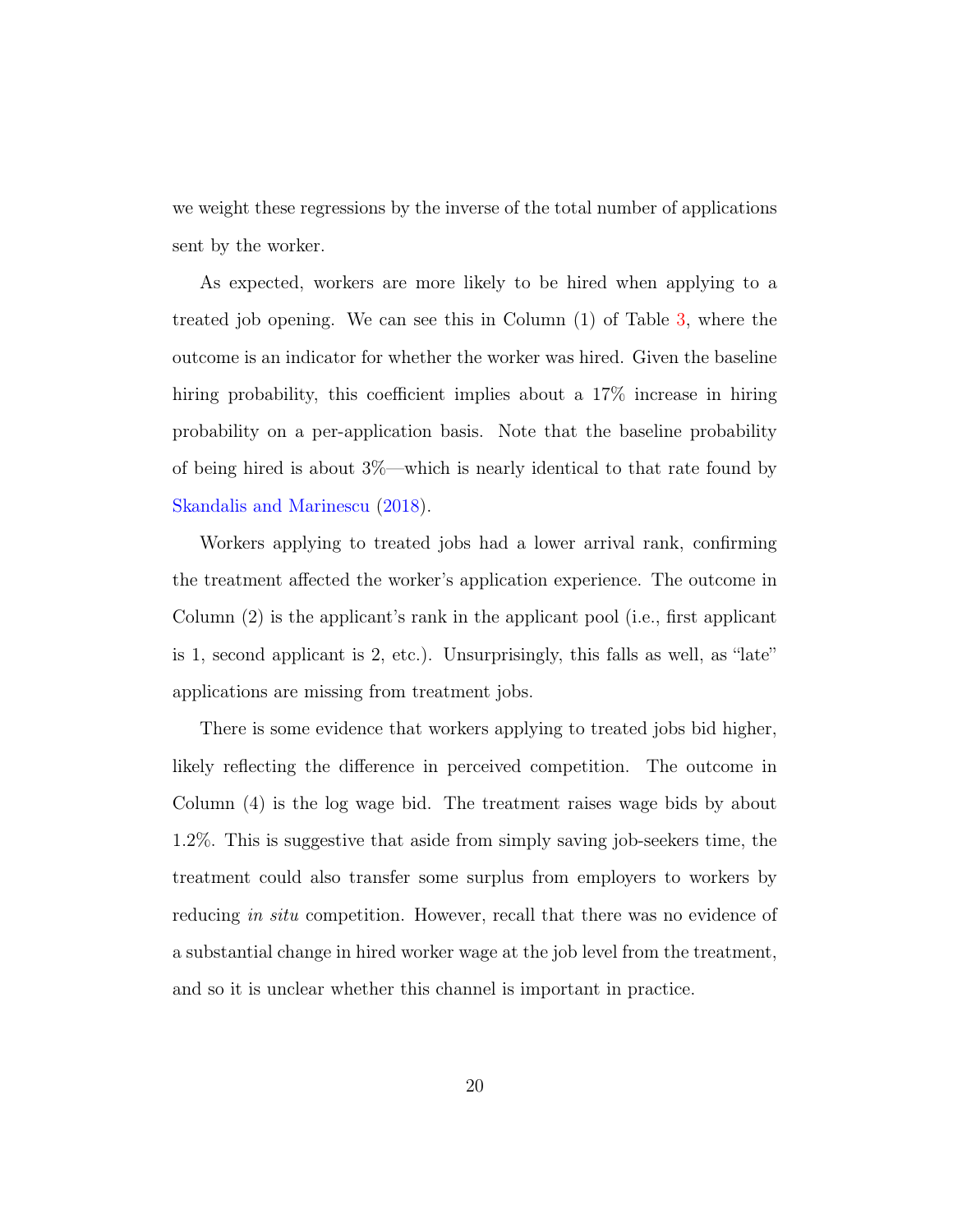|                   | Hired      | Rank         | Log wage bid     |
|-------------------|------------|--------------|------------------|
|                   | (1)        | 2)           | $\left(3\right)$ |
| Treatment         | $0.003***$ | $-13.712***$ | $0.012***$       |
|                   | (0.001)    | (0.186)      | (0.002)          |
| DV Mean           | 0.02       | 33.23        | 1.89             |
| Worker FE         | Y          | Y            | Y                |
| Worker Cluster SE | V          | V            | V                |
| N                 | 738,861    | 738,861      | 466,592          |
| R squared         | 0.54924    | 0.80494      | 0.95144          |

<span id="page-20-0"></span>Table 3: Association between treatment status of applied-to job opening and application outcomes

Notes: This table reports regressions of applicant-level outcomes on the treatment status of the applied-to job opening. The sample consists of all applications sent to assigned job openings. In the experiment, employers posting jobs were randomized to a treatment or a control. Employers in the treatment could not receive additional applicants once they received 50 applicants or 5 days had passed since posting. However, the employer could opt out of this cap by clicking a single button. Regressions are weighted by the inverse total number of applications sent by each worker. Each regression includes a worker-specific fixed effect. Standard errors are clustered at the level of the individual job applicant. Significance indicators:  $p \leq 0.05 : *, p \leq 0.01 : **$ and  $p \leq .001:***$  .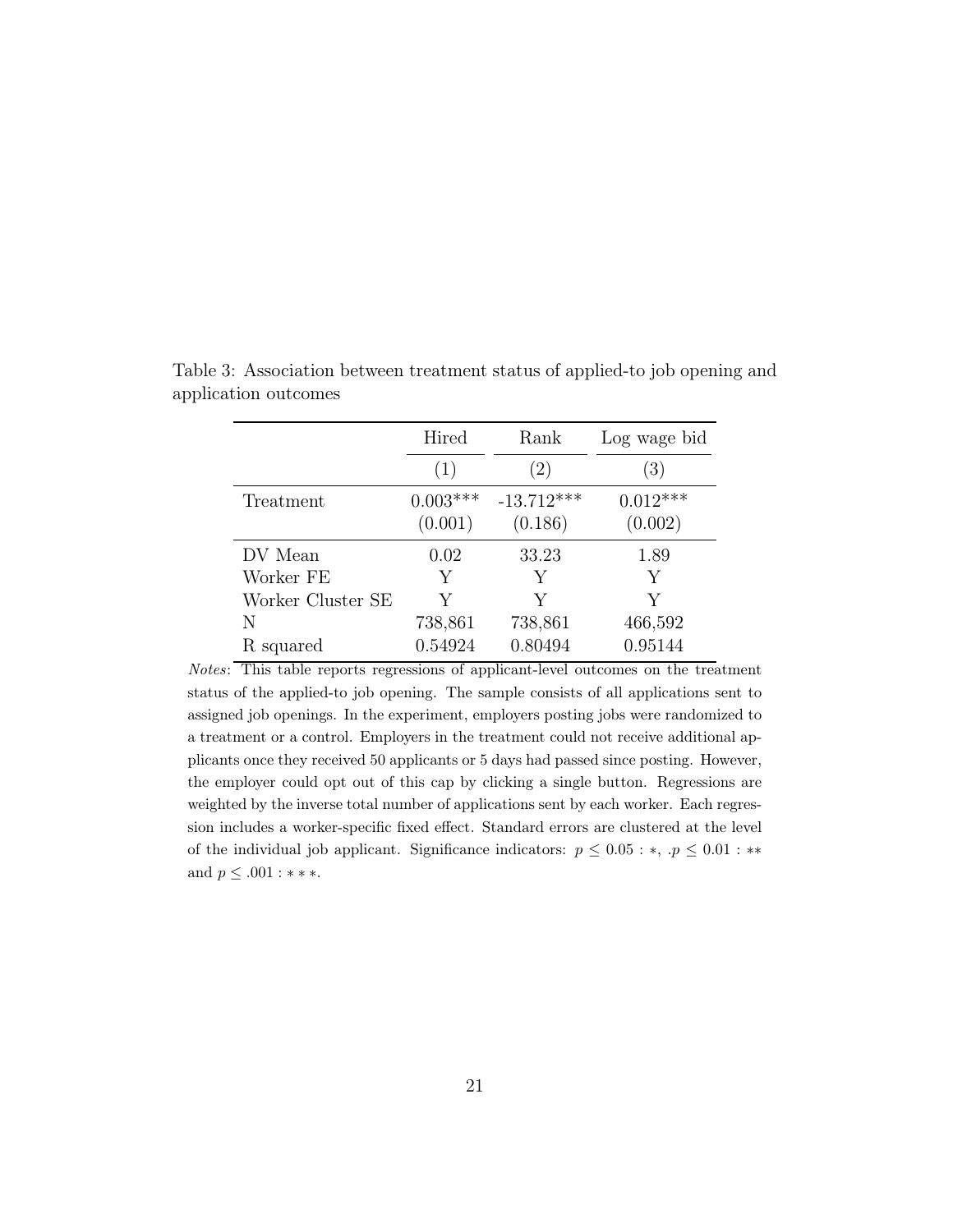#### 4.8 Should we have expected match quality effects?

With fewer applicants to choose from, we would expect worse matches. If we imagine each applicant offers some idiosyncratic surplus, fewer choices means a lower expected pay-off. However, there are economic reasons why decreases in match quality would be small—namely if vertical differentiation gets priced into worker wage bids. Horizontal differentiation might still matter, but consider that the amount of variation within a self-selecting group of jobseekers responding to a particular job posting might be minimal. As such, price competition would tend to make employers indifferent over applicants in the pool. This in turn would tend to make applicant pool size practically irrelevant and explain why employers would be so willing to substitute among applicants.

It is useful to step back from the labor context to highlight the interplay of pricing, vertical differentiation, and choice. This is perhaps easier with a simple good. Suppose you are at a grocery store and you are selecting an apple to buy from the store's display. If there is a lot of variation in quality—some look great, some are bruised or have soft spots—but all are offered at the same price, having more apples offered would help you form a better "match." You are more likely to get a very good apple if you have more to choose from. And if good apples are very rare, then the marginal benefit from more apples declines slowly. This is the logic of why we might expect worse matches with fewer choices.

But now instead suppose each apple was priced differently and indepen-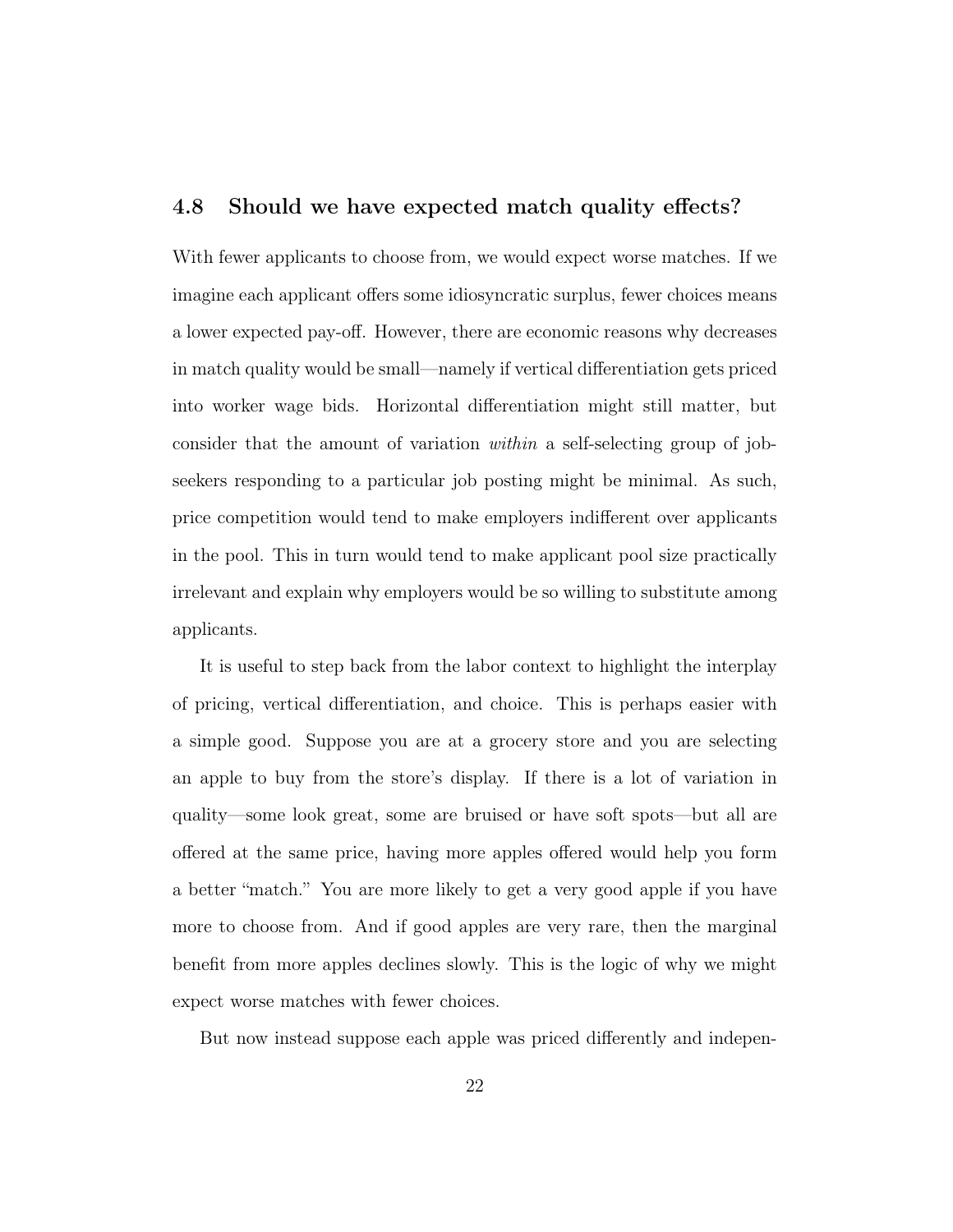dently to account for its own vertical attributes. The perfect apple has a high price; the bruised apple offers a substantial discount. So long as each apple views itself as not having much market power, having more apples does not help very much for buyer surplus. You, the consumer, are going to get the quality-adjusted market rate apple surplus, no matter which apple you choose. Any additional surplus you get is going to reflect perhaps horizontal preferences or pricing error—both of which would likely be small for a good like apples. This "individually priced apple" notion has strong support in our data.

In Table [4,](#page-23-0) we report regressions of an indicator for an application leading to a hire (x 1,000) on the log wage bid from the applying worker and an opening-specific fixed effect. The sample consists of applications only to hourly job openings in the control group. The critical difference among specifications is whether a worker-specific fixed effect is included. Although we lack a true experiment in the wage bidding, the residual variation in wage bids is presumably caused in part by "sellers" experimenting, as in [Einav et](#page-30-4) [al.](#page-30-4) [\(2015\)](#page-30-4).

In cross sections without worker fixed effect, the wage bid and hire probability are slightly *positively* correlated—higher bidding workers are *more* likely to get hired. We can see this in Column (1), where the sign on the wage goes the "wrong" way. But of course, this bid is a choice by the applying job-seeker, and they are not bidding randomly. They know if they are a "good apple" or not and can tailor their bid accordingly.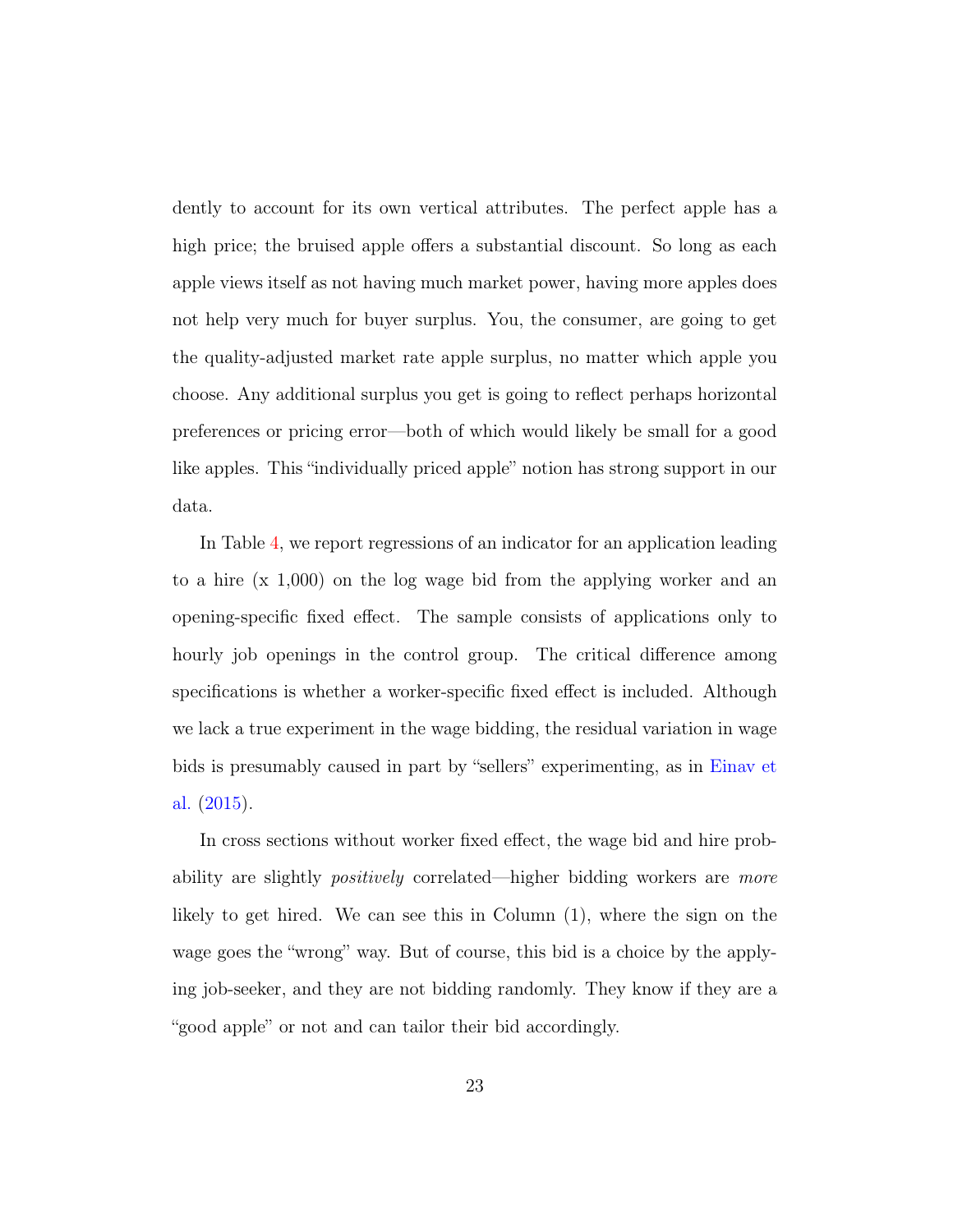|                        | Hires $(1/0) \times 1000$ |              |              |  |  |  |
|------------------------|---------------------------|--------------|--------------|--|--|--|
|                        | (1)                       | (2)          | (3)          |  |  |  |
| Log wage bid           | $2.018***$                | $-11.019***$ | $-11.018***$ |  |  |  |
|                        | (0.247)                   | (1.117)      | (1.117)      |  |  |  |
| Applicant arrival rank |                           |              | $-0.002$     |  |  |  |
|                        |                           |              | (0.008)      |  |  |  |
| Intercept              | $9.492***$                |              |              |  |  |  |
|                        | (0.526)                   |              |              |  |  |  |
| N                      | 262,463                   | 262,463      | 262,463      |  |  |  |
| DV Mean                | 13                        | 13           | 13           |  |  |  |
| Worker FE              | N                         | Y            | Y            |  |  |  |
| Job Opening FE         | N                         | Y            | Y            |  |  |  |
| Worker Cluster SE      | Y                         | Y            | Y            |  |  |  |
| R squared              | 0.00025                   | 0.75011      | 0.75011      |  |  |  |

<span id="page-23-0"></span>Table 4: Association between worker application wage bidding and hiring in the control group

Notes: The table reports regressions of application-level outcomes—namely whether the applicant was hired. In the experiment, employers posting jobs were randomized to a treatment or a control. Employers in the treatment could not receive additional applicants once they received 50 applicants or 5 days had passed since posting. However, the employer could opt out of this cap by clicking a single button. The regressions are weighted by the inverse of the total number of applications sent by the worker. The sample consists of all applications to all job openings assiged to the control group in the experiment. Standard errors are clusterd at the worker level. Significance indicators:  $p \le 0.05 : *, p \le 0.01 : **$  and  $p \le .001 : **$ .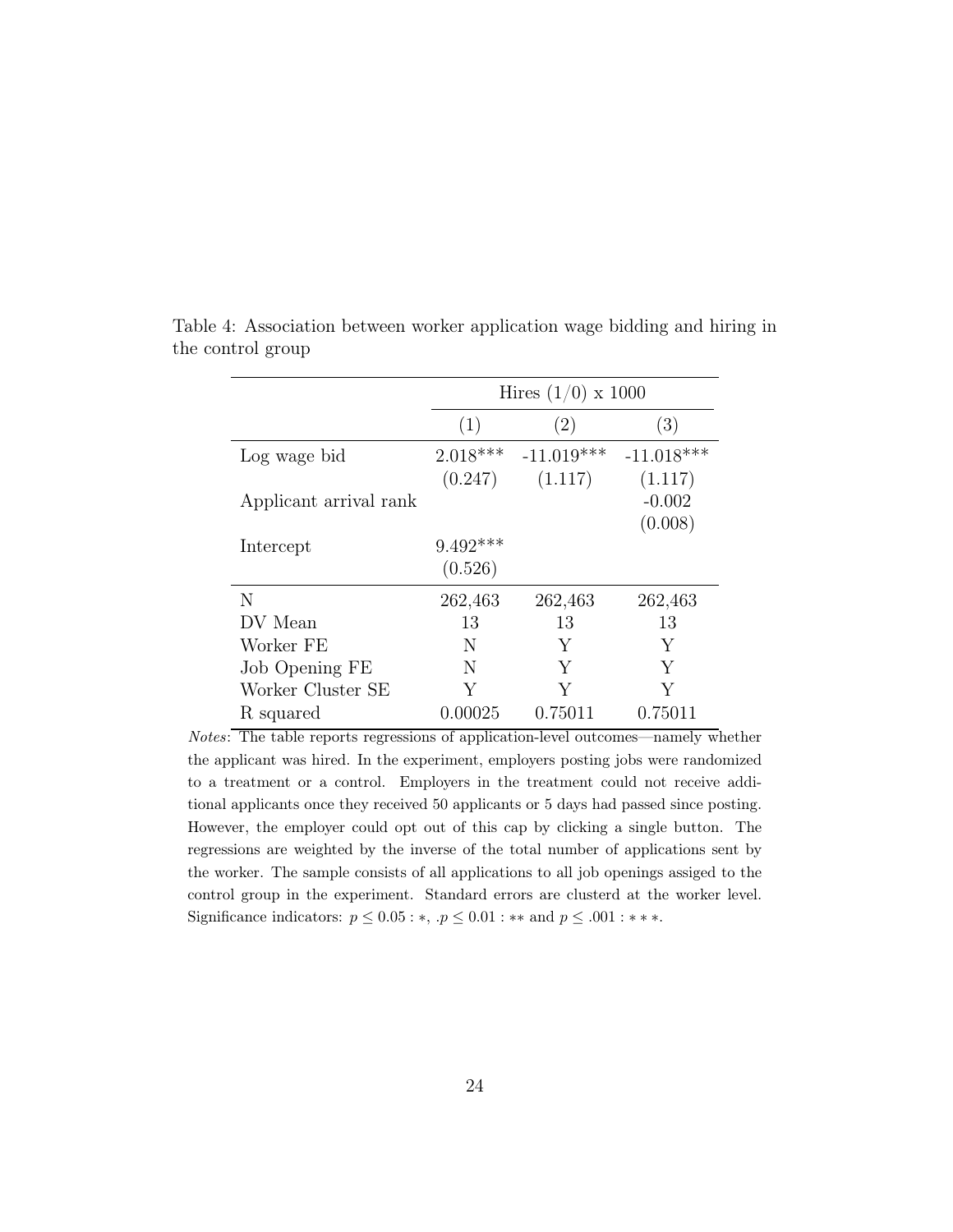Workers face a strong negative elasticity of being hired with respect to their wage bid. In Column (2), we add a worker-specific fixed effect, exploiting the matched structure of our data, as in [Abowd et al.](#page-29-5) [\(1999\)](#page-29-5). The effect is enormous relative to the non-fixed effect regression in Column (1).

Rank effects do not matter much. In Column (3), we add the applicant rank to the Column (2) regression. We see essentially the same coefficient on the wage bid in the Column (2) and Column (3) regressions. The small coefficient on rank reiterates the point that rank effects are not very important.

The Table [4](#page-23-0) regressions show that workers condition their bids on their perceived productivity, which can rationalize the lack of effects on hiring and match quality. Rather than interpreting the wage as a direct bid into the "auction" for the job, the wage should be thought of as a component of the total bid, which also includes efficiency and quality, as in a scoring auction. This "scoring auction" interpretation of the hiring situation means that competition among workers tends to leave employers indifferent. If some workers is obviously offering a much better deal, they should instead raise their wage bid, at least in a thick market.

#### 4.9 Characterizing employer decision-making

Our results imply there is substantial heterogeneity among employers in the marginal returns to more applicants. Consider the simplest model of batch hiring—a firm is selecting from a complete pool of applicants and chooses the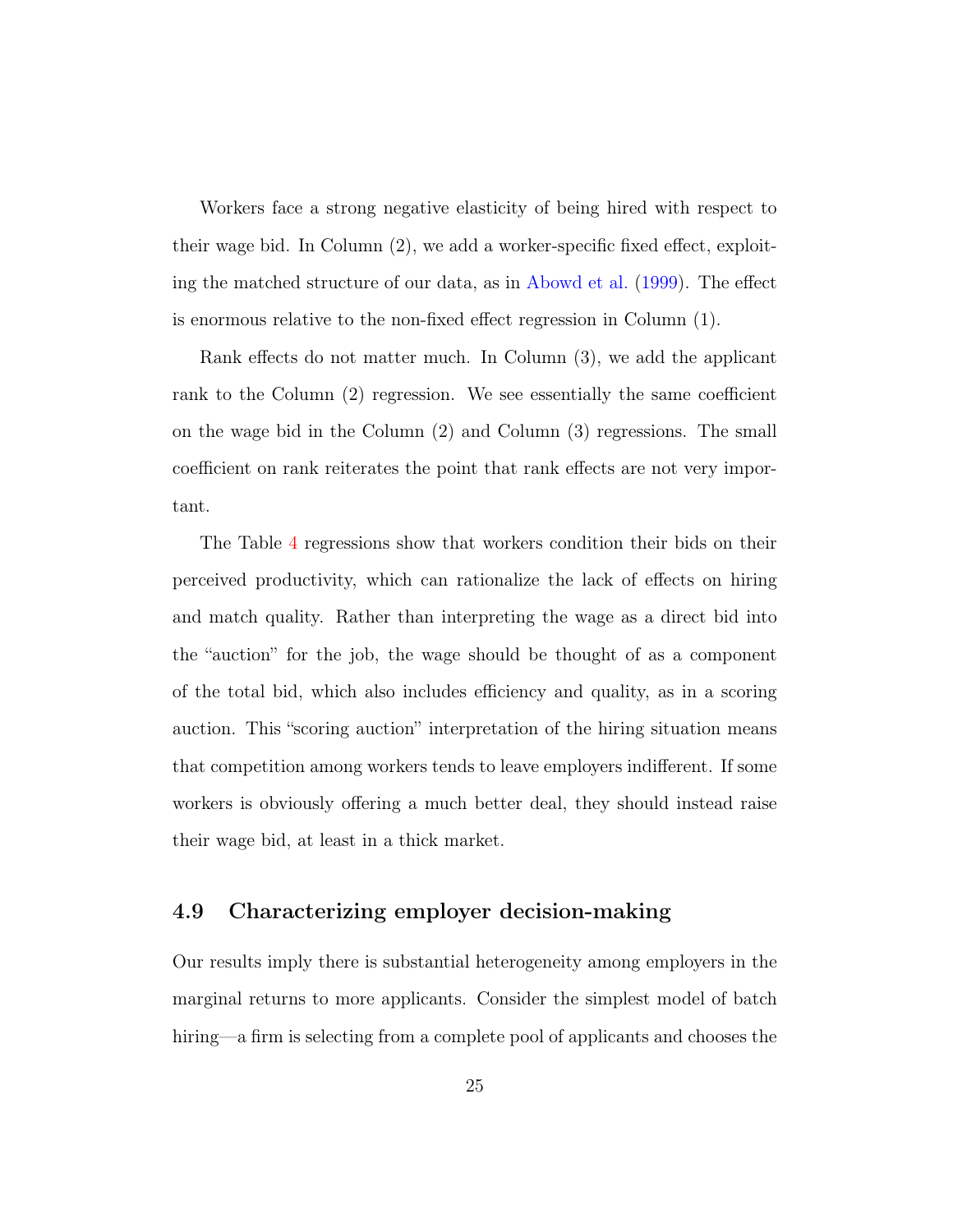best one, subject to the candidate exceeding some threshold. If the "scoring auction" framing of the hiring problem is a good description, then we might think of each applicant as having some idiosyncratic probability of exceeding the employer's reservation surplus for hiring. Suppose that search is random and that the firm receives an exogenous number of applicants a, who are all drawn IID from some distribution of worker productivity, which the worker bids, plus some noise. Suppose, further, all firms have some reservation surplus for hiring—they are willing to hire if an applicant is above that value, but otherwise not. Let  $\underline{u}$  be the probability that a randomly selected applicant exceeds that hiring reservation surplus.

With this collection of a applicants, the probability that the firm would hire anyone is

$$
Pr(\text{HIRED}|a) = 1 - (1 - \underline{u})^a
$$

$$
\approx 1 - \exp(-\underline{u}a).
$$

We estimate these parameters using the control group, finding that the maximum likelihood estimate of  $\underline{u}$  is 0.0292, with a standard error 0.0003.

With the fitted model, the treatment should have reduced in the fill rate from the treatment is 26%, which highly highly counterfactual. What is explanation for the divergence? With the size of applicant pools that we observe in the control group and the overall fill rate near 40%, each application must have a low hire probability. But if each applicant has a low hire probability,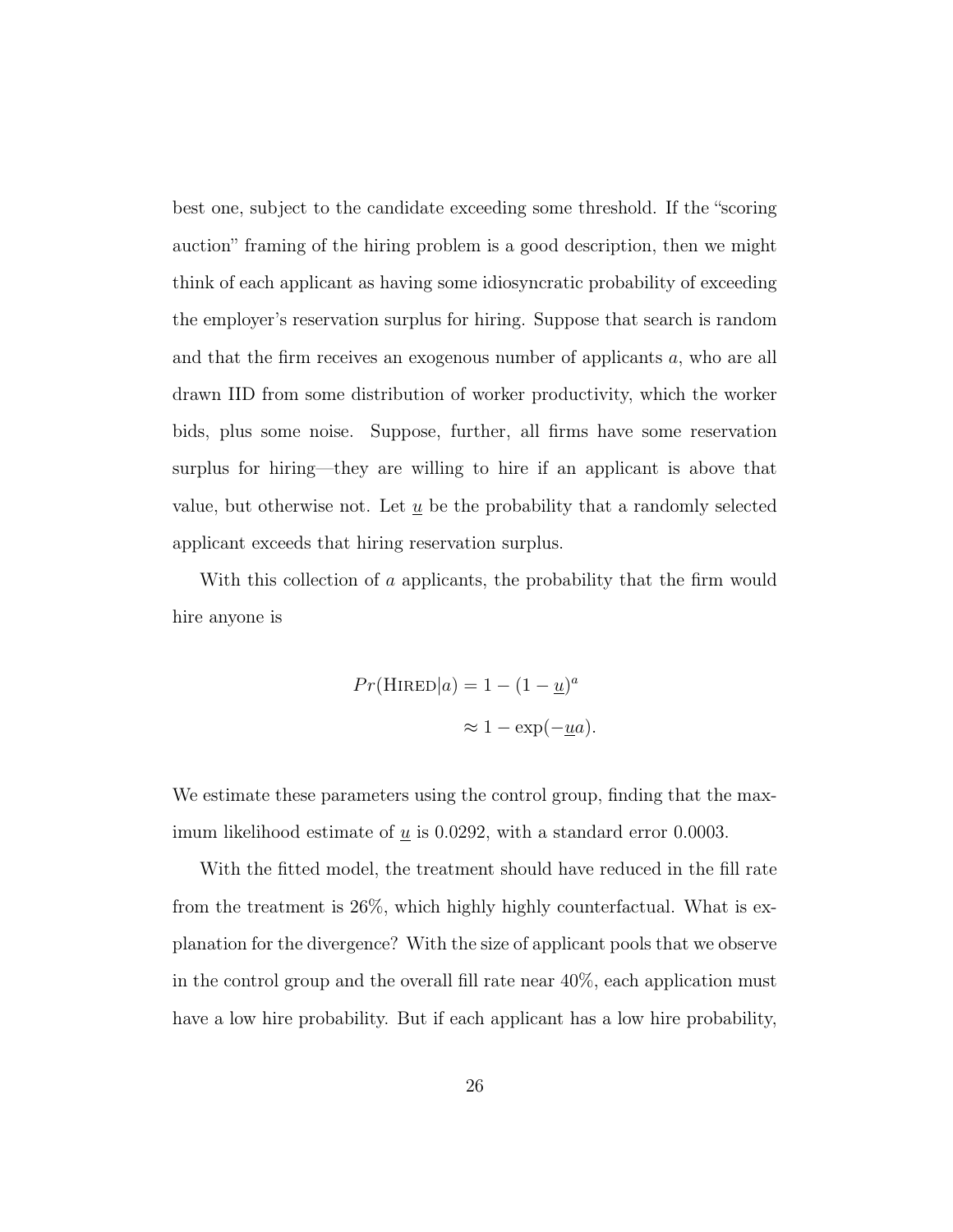<span id="page-26-0"></span>Figure 3: Distribution of applications to control job openings, by whether the opening was filled



Notes: This figure plots the kernel density estimate for the log number of applications in the control group, by whether or not the job opening led to a hire.

all else equal, there should be very little crowd-out—it is rare for the firm to get one above-the-bar applicant, never mind two. With little crowd-out, reducing the applicant pool by some percentage amount should have about the same percentage effect on hiring. That we observe no reduction in hiring suggests something is wrong with this simple characterization of the hiring problem.

The problematic assumption is that all employers have the same perapplicant reservation surplus. If instead, employers differ in their value of u, we can have substantial crowd-out but a far-from-100% fill rate. Some employers are easy to please, get many applicants and hire, but would also still hire with a much smaller pool; other employers are hard to please, get many applicants, do not hire and obviously would not hire with a much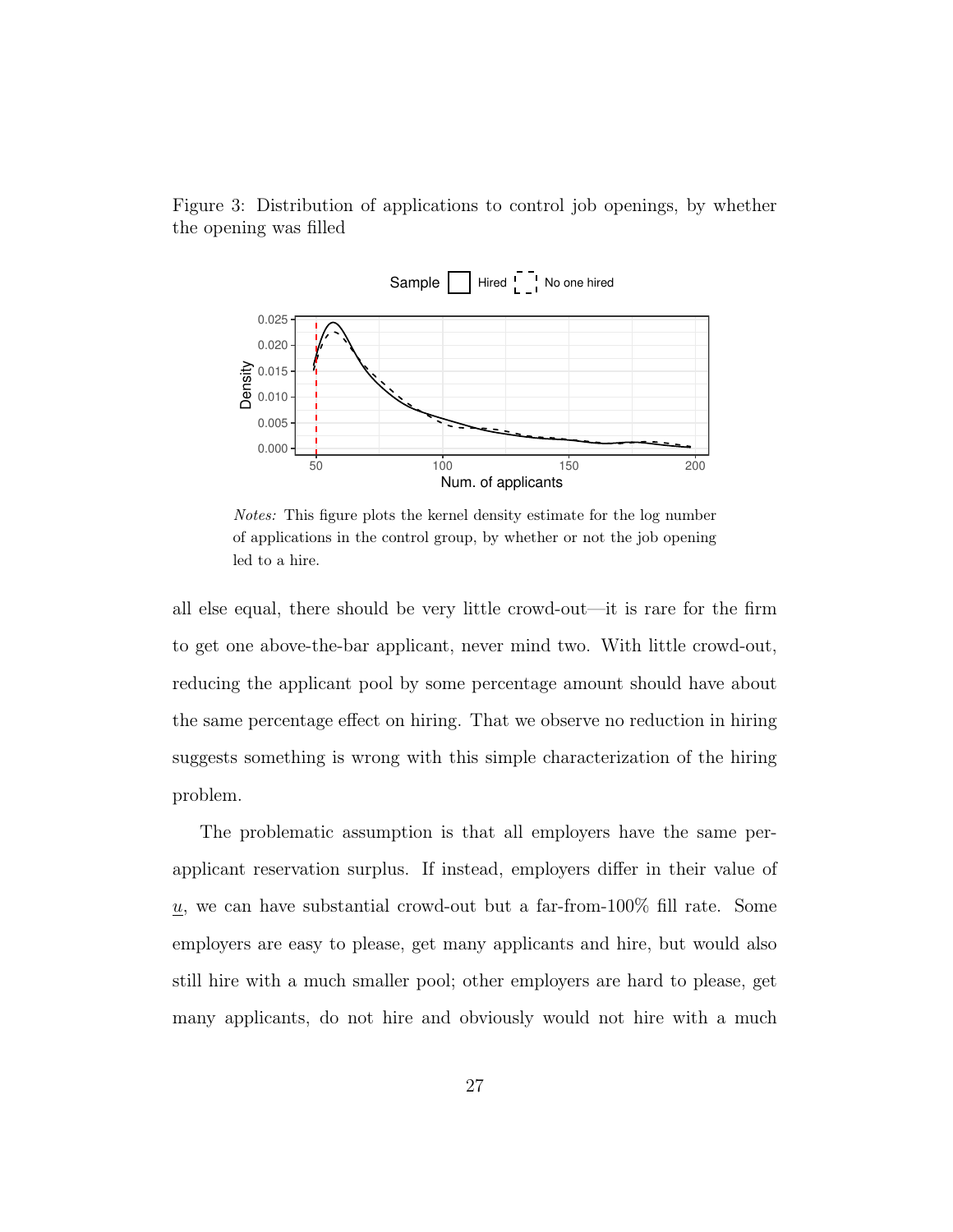smaller pool either.

Job-seekers seemingly *do not* know how to condition on employer "pickiness," exacerbating inefficiency. In Figure [3,](#page-26-0) we plot the distribution of applications to control openings, by whether or not the job filled. There is no visual evidence that job-seekers try to "avoid" bad jobs, at least in application counts above 49. This is further evidence that more guidance to job-seekers around the likely effect of their applications could be welcome.

## <span id="page-27-0"></span>5 Conclusion

The key finding of the experiment was that reducing application counts had no discernible effect on whether the employer hired, or the quality of the subsequent match. We argue that price competition among applicants would tend to make employers indifferent over applicants, helping rationalize why substitution was "easy" for the employer.

This paper shows that many applications in a decentralized labor market are likely inframarginal. The value of the marginal proposal for at least some employers was less than the cost of pushing a button. This creates a market design opportunity. Although our results come from a particular marketplace, the issues are commonplace in matching markets and could potentially be addressed by a market-designing platform.

Aside from the pure cost savings from the treatment intervention, presumably some prevented applications could be re-directed to other jobs where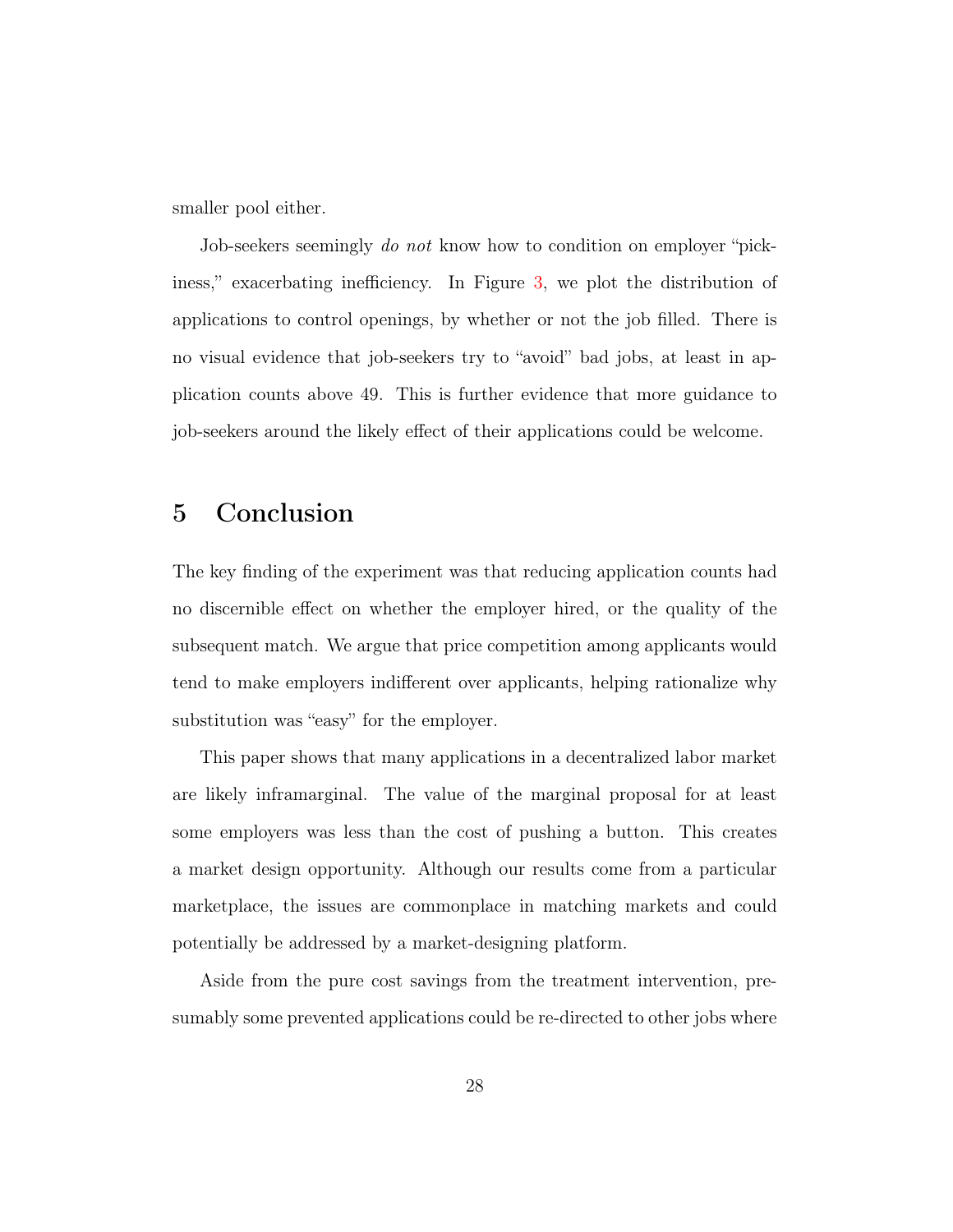they have a higher value. Our context does not allow us to answer the question of whether any of the "saved" application were re-directed to jobs where they would have a higher value. This would be an interesting question for future research.

Another interesting question is what would be the optimal number of applications per job, and whether market design changes could help bring that about. Although we have focused on crowd-out and job-seekers not internalizing costs, job-seekers also do not internalize the full benefits of the applications in creating matches—externalities abound in equilibrium search models [\(Diamond,](#page-30-5) [1982;](#page-30-5) [Mortensen and Pissarides,](#page-32-4) [1994;](#page-32-4) [Hosios,](#page-31-0) [1990\)](#page-31-0). Beyond crowd-out and crowd-in, there are also congestion concerns that would be interesting to explore empirically [\(Roth and Xing,](#page-33-6) [1994;](#page-33-6) [Albrecht et al.,](#page-29-6) [2006\)](#page-29-6).

Our paper illustrates that even small interface and policy changes by platforms can lead to large economic changes. As more of economic life becomes computer-mediated, the opportunity for platforms to control or influence the number of counter-parties a seller interacts with has grown [\(Varian,](#page-33-7) [2010;](#page-33-7) [Fradkin,](#page-30-6) [2015;](#page-30-6) [Halaburda et al.,](#page-31-5) [2017;](#page-31-5) [Li and Netessine,](#page-32-5) [2019\)](#page-32-5). And although the effects of the Internet on labor markets was initially thought to be limited [\(Kuhn and Skuterud,](#page-32-6) [2004;](#page-32-6) [Kroft and Pope,](#page-31-6) [2014\)](#page-31-6), with the continuing maturation and expansion of the Internet, this characterization might already be changing [\(Kuhn and Mansour,](#page-32-7) [2014\)](#page-32-7).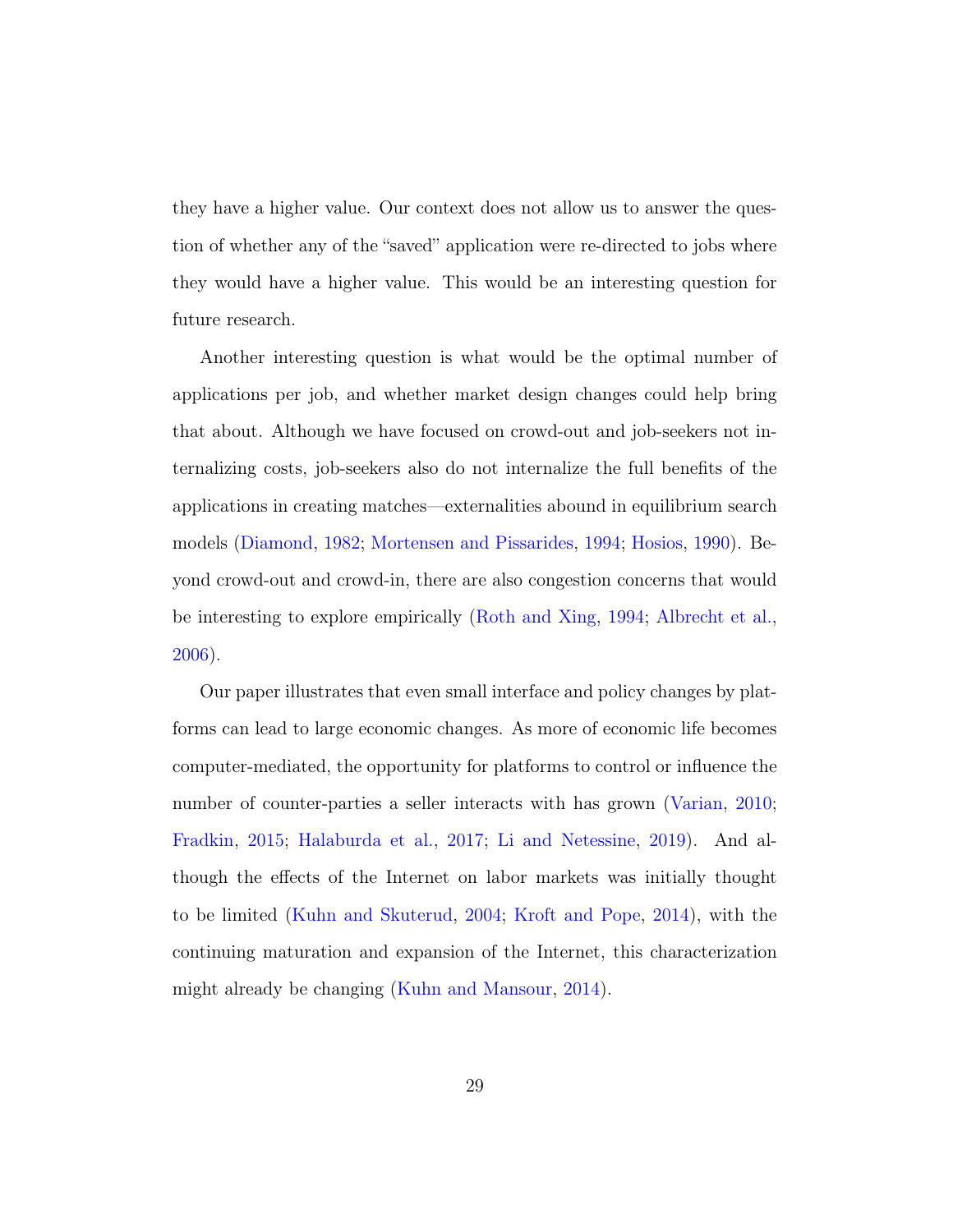## References

- <span id="page-29-5"></span>Abowd, John M, Francis Kramarz, and David N Margolis, "High wage workers and high wage firms," Econometrica, 1999, 67 (2), 251–333.
- <span id="page-29-3"></span>Agrawal, Ajay K, Nicola Lacetera, and Elizabeth Lyons, "Does information help or hinder job applicants from less developed countries in online markets?," January 2013, (NBER Working Paper 18720).
- <span id="page-29-6"></span>Albrecht, James, Pieter A Gautier, and Susan Vroman, "Equilibrium directed search with multiple applications," The Review of Economic Studies, 2006, 73 (4), 869–891.
- <span id="page-29-4"></span>Barach, Moshe E. and John J. Horton, "How do employer use compensation history? Evidence from a field experiment," Journal of Labor Economics, 2020.
- <span id="page-29-2"></span>Belot, Michele, Philipp Kircher, and Paul Muller, "Providing advice to jobseekers at low cost: An experimental study on online advice," The Review of Economic Studies, 2019, 86 (4), 1411–1447.
- <span id="page-29-0"></span>Bhole, Monica, Andrey Fradkin, and John Horton, "Dealing with congestion," Working Paper, 2021.
- <span id="page-29-1"></span>Crépon, Bruno, Esther Duflo, Marc Gurgand, Roland Rathelot, and Philippe Zamora, "Do labor market policies have displacement ef-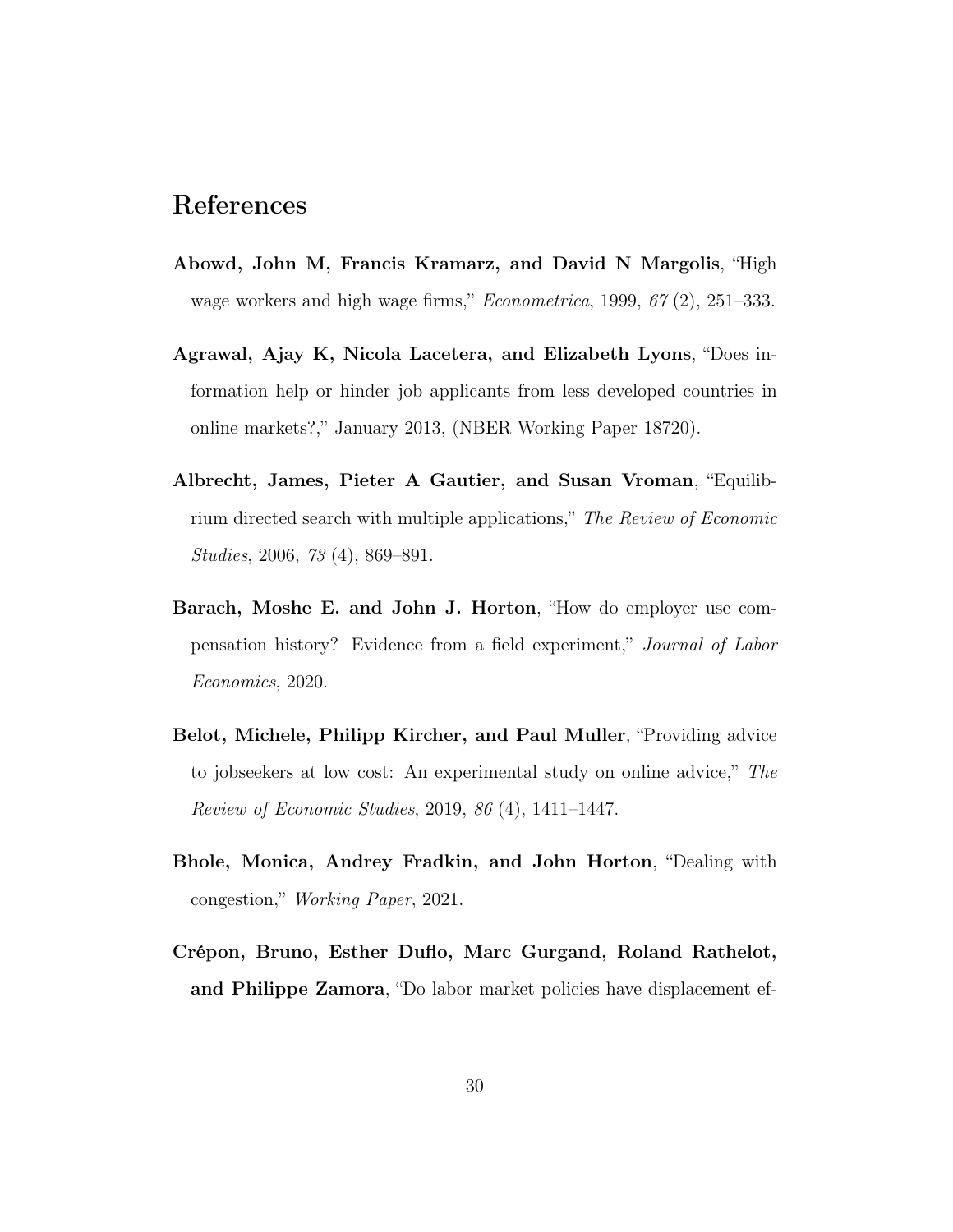fects? Evidence from a clustered randomized experiment," The Quarterly Journal of Economics, 2013, 128 (2), 531–580.

- <span id="page-30-2"></span>DellaVigna, Stefano and Devin Pope, "Stability of experimental results: Forecasts and evidence," Working paper, 2019.
- <span id="page-30-5"></span>Diamond, Peter A, "Aggregate demand management in search equilibrium," Journal of Political Economy, 1982, 90 (5), 881–894.
- <span id="page-30-4"></span>Einav, Liran, Theresa Kuchler, Jonathan Levin, and Neel Sundaresan, "Assessing sale strategies in online markets using matched listings," American Economic Journal: Microeconomics, 2015, 7 (2), 215–47.
- <span id="page-30-0"></span>Feld, Scott L, "Why your friends have more friends than you do," American Journal of Sociology, 1991, 96 (6), 1464–1477.
- <span id="page-30-3"></span>Filippas, Apostolos, John J. Horton, and Joseph Golden, "Reputation inflation," in "Proceedings of the 2018 ACM Conference on Economics and Computation" 2018, pp. 483–484.
- <span id="page-30-6"></span>Fradkin, Andrey, "Search frictions and the design of online marketplaces," Working paper, 2015.
- <span id="page-30-1"></span>Gee, Laura K, "The more you know: Information effects on job application rates in a large field experiment," Management Science, 2019, 65 (5), 2077– 2094.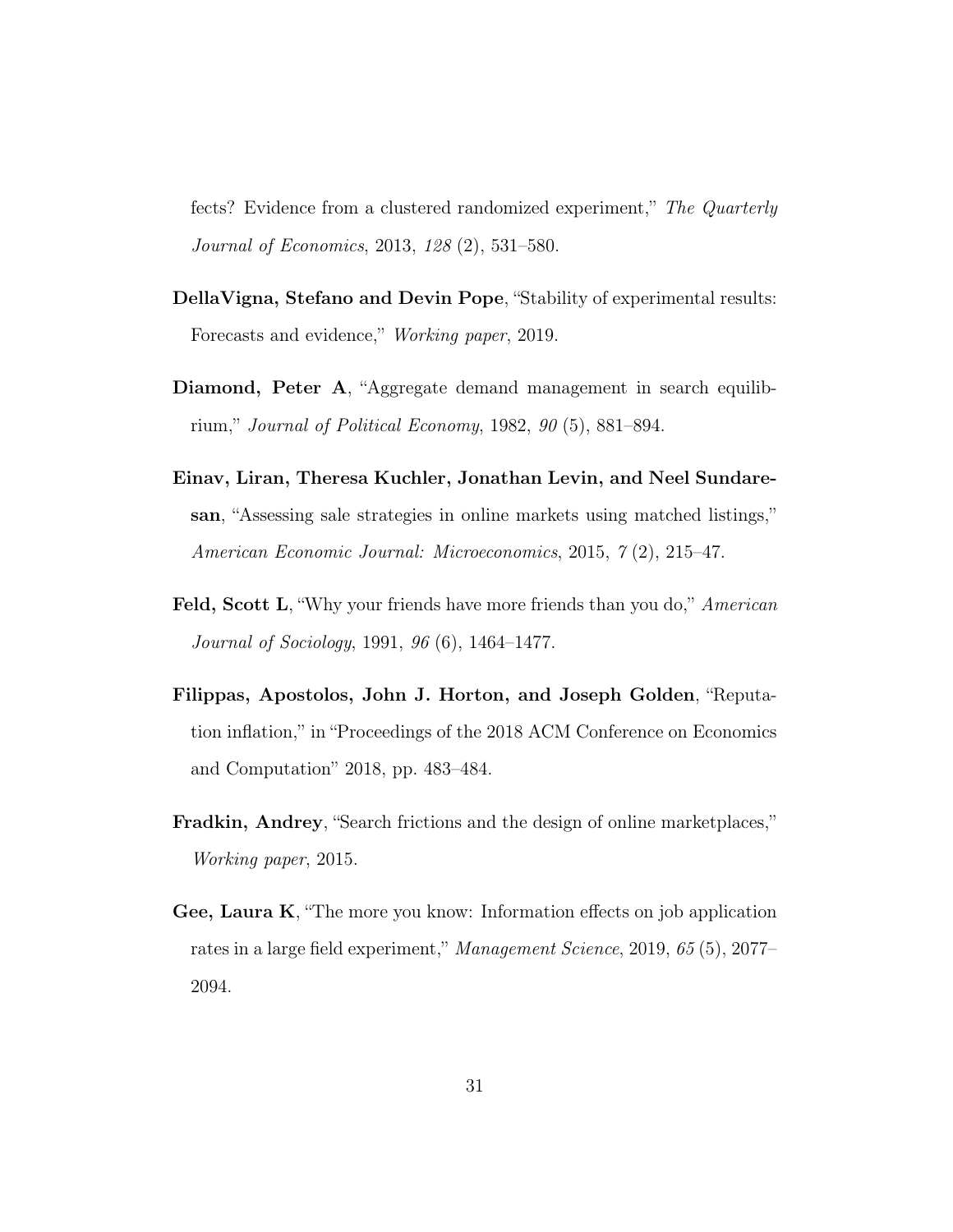- <span id="page-31-5"></span>Halaburda, Hanna, Mikołaj Jan Piskorski, and Pınar Yıldırım, "Competing by restricting choice: The case of matching platforms," Management Science, 2017, 64 (8), 3574–3594.
- <span id="page-31-1"></span>Horton, John J., "The Effects of Algorithmic Labor Market Recommendations: Evidence from a Field Experiment," Journal of Labor Economics, 2017, 35 (2), 345–385.
- <span id="page-31-2"></span>, "Buyer uncertainty about seller capacity: Causes, consequences, and a partial solution," Management Science, 2019.
- <span id="page-31-4"></span> $\overline{\phantom{a}}$ , William R Kerr, and Christopher Stanton, "Digital labor markets and global talent flows," in "High-skilled migration to the United States and its economic consequences," University of Chicago Press, 2017, pp. 71– 108.
- <span id="page-31-0"></span>Hosios, Arthur J, "On the efficiency of matching and related models of search and unemployment," The Review of Economic Studies, 1990, 57 (2), 279–298.
- <span id="page-31-3"></span>Iyengar, Sheena S and Mark R Lepper, "When choice is demotivating: Can one desire too much of a good thing?," Journal of Personality and Social Psychology, 2000, 79 (6), 995.
- <span id="page-31-6"></span>Kroft, Kory and Devin G Pope, "Does online search crowd out traditional search and improve matching efficiency? Evidence from Craigslist," Journal of Labor Economics, 2014, 32 (2), 259–303.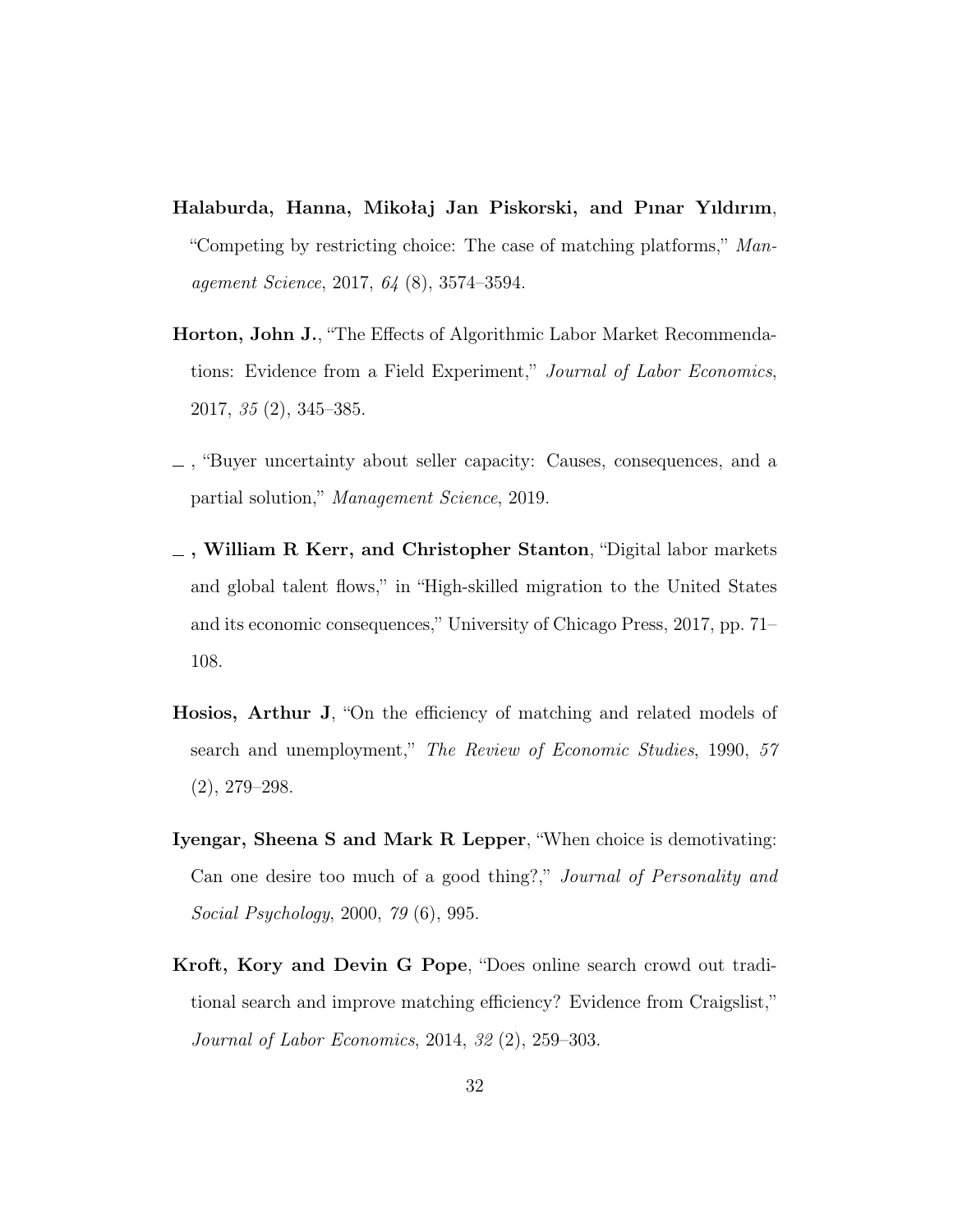- <span id="page-32-7"></span>Kuhn, Peter and Hani Mansour, "Is Internet job search still ineffective?," The Economic Journal, 2014, 124 (581), 1213–1233.
- <span id="page-32-6"></span>and Mikal Skuterud, "Internet job search and unemployment dura- $\overline{\phantom{0}}$ tions," The American Economic Review, 2004, 94 (1), 218–232.
- <span id="page-32-0"></span>Lalive, Rafael, Camille Landais, and Josef Zweimüller, "Market Externalities of Large Unemployment Insurance Extension Programs," American Economic Review, December 2015, 105 (12), 3564–96.
- <span id="page-32-5"></span>Li, Jun and Serguei Netessine, "Higher market thickness reduces matching rate in online platforms: Evidence from a quasiexperiment," Management Science, 2019.
- <span id="page-32-1"></span>Marinescu, Ioana, "The general equilibrium impacts of unemployment insurance: Evidence from a large online job board," Journal of Public Economics, 2017, 150, 14–29.
- <span id="page-32-3"></span> $\Box$  and Ronald Wolthoff, "Opening the black box of the matching function: The power of words," Journal of Labor Economics, 2020, 38 (2), 535–568.
- <span id="page-32-4"></span>Mortensen, Dale T and Christopher A Pissarides, "Job creation and job destruction in the theory of unemployment," The review of economic studies, 1994, 61 (3), 397–415.
- <span id="page-32-2"></span>Pallais, Amanda, "Inefficient hiring in entry-level labor markets," American Economic Review, 2013.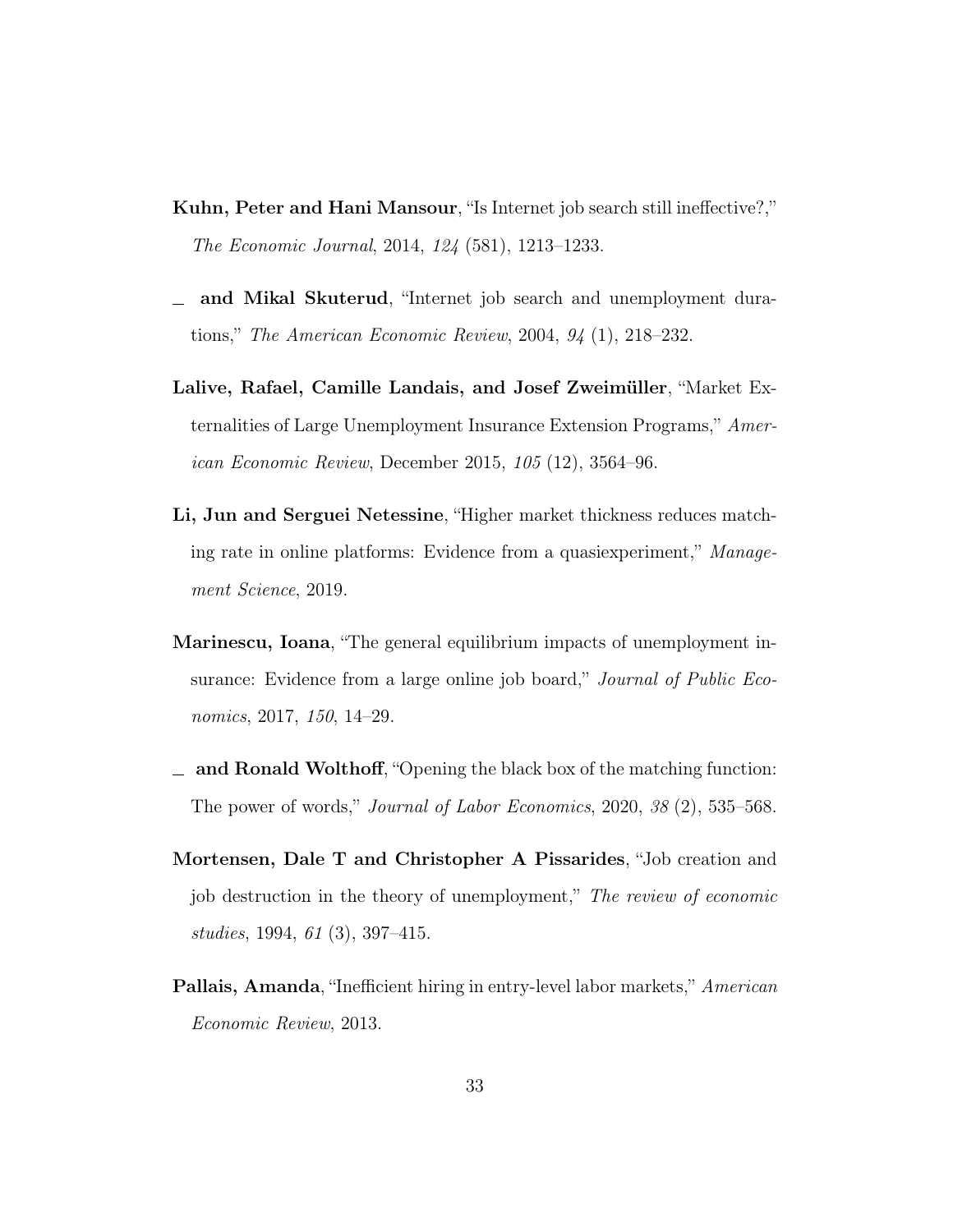- <span id="page-33-0"></span>**Romer, David, "Why do firms prefer more able workers,"** Department of economics, UC Berkeley, 1992.
- <span id="page-33-6"></span>Roth, Alvin E and Xiaolin Xing, "Jumping the gun: Imperfections and institutions related to the timing of market transactions," The American Economic Review, 1994, pp. 992–1044.
- <span id="page-33-2"></span>Scheibehenne, Benjamin, Rainer Greifeneder, and Peter M Todd, "Can there ever be too many options? A meta-analytic review of choice overload," Journal of Consumer Research, 2010, 37 (3), 409–425.
- <span id="page-33-1"></span>Shimer, Robert, "Search intensity," Technical Report 2004.
- <span id="page-33-5"></span>Skandalis, Daphné and Ioana Elena Marinescu, "Unemployment Insurance and Job Search Behavior," Available at SSRN 3303367, 2018.
- <span id="page-33-4"></span>Stanton, Christopher T and Catherine Thomas, "Landing the first job: The value of intermediaries in online hiring," The Review of Economic Studies, 2016, 83 (2), 810–854.
- <span id="page-33-3"></span>van Ours, Jan and Geert Ridder, "Vacancies and the recruitment of new employees," Journal of Labor Economics, 1992,  $10(2)$ , 138–155.
- <span id="page-33-7"></span>Varian, Hal R, "Computer mediated transactions," American Economic Review, 2010, 100 (2), 1–10.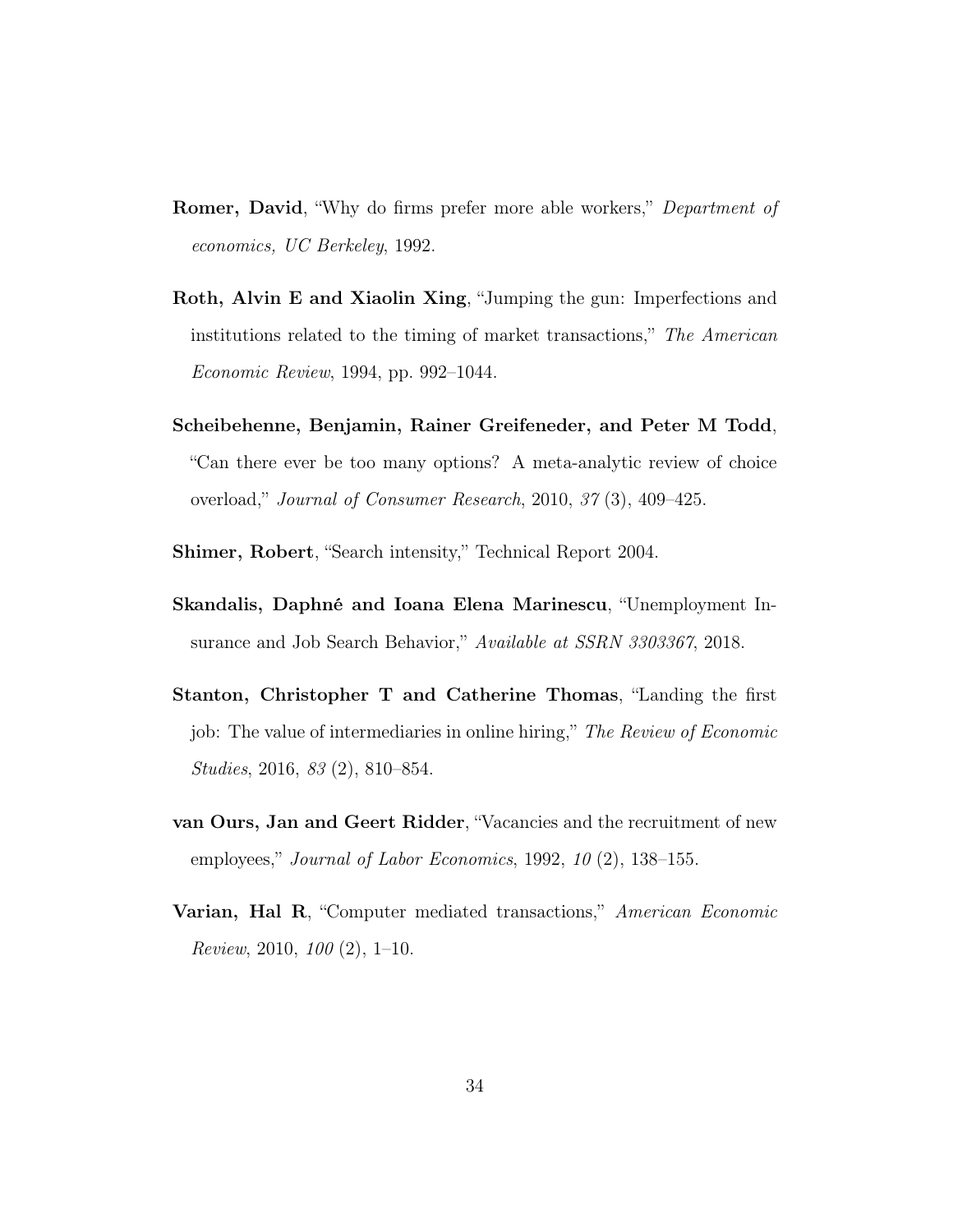Figure 4: Notices to employers about their job opening

<span id="page-34-1"></span>

Notes: These are screenshots of the interfaces shown to employers.

## A Appendix

## <span id="page-34-0"></span>A.1 Interfaces

Figure [4](#page-34-1) shows the on-app notice that employers received that their job was made private. The employer could request "re-opening" the job with a single button click both on the notice. Both treated and control workers could make their job private at any time—the interface is in Figure [4b.](#page-34-1) They could also make a private job public at any time—the interface is in Figure [4c.](#page-34-1) Neither workers nor employers knew about the treatment ex ante and workers never learned about the treatment.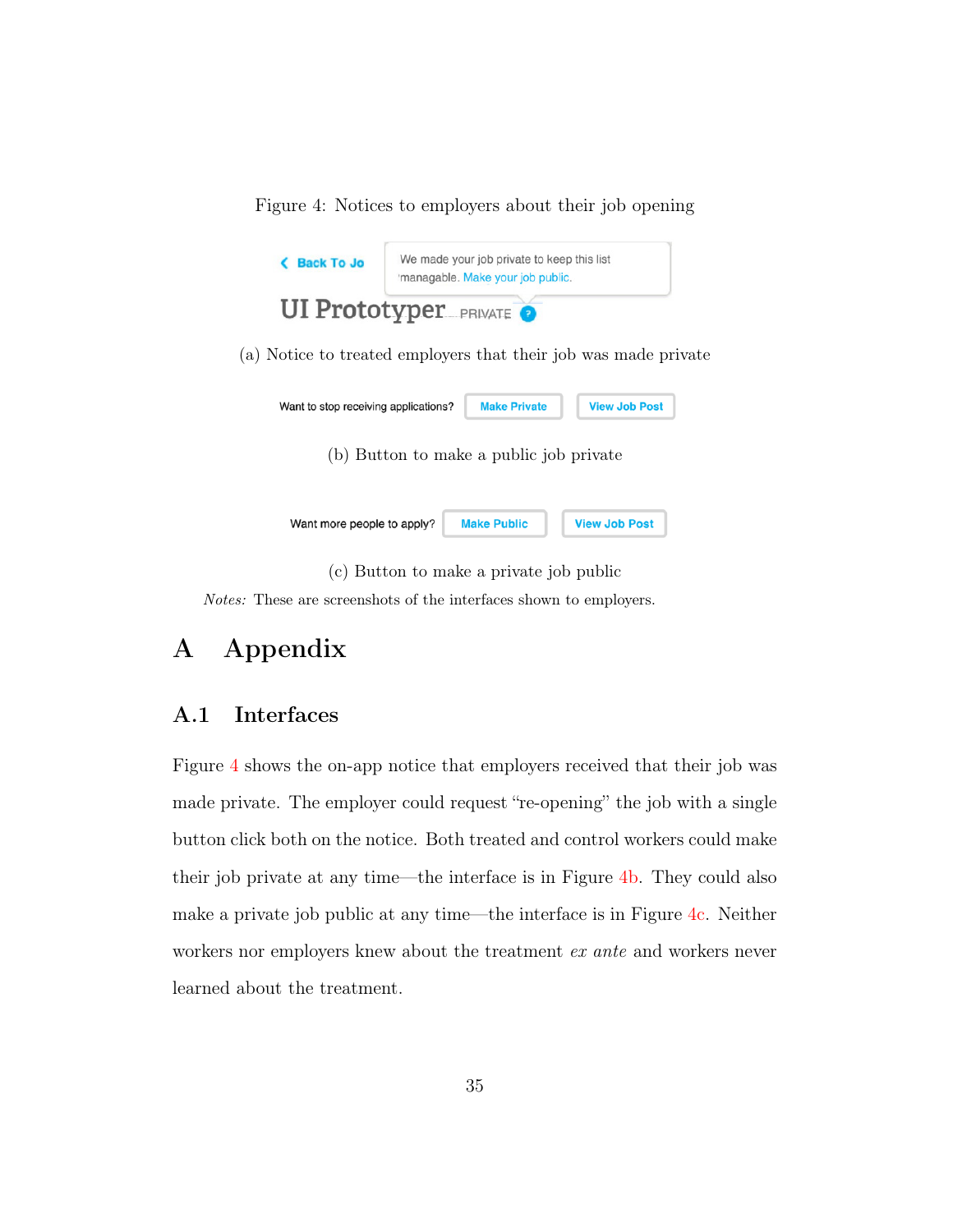#### <span id="page-35-0"></span>A.2 Internal validity

To assess balance, in the top panel of Table [5,](#page-36-0) labeled "Pre-Treatment" we report means for several pre-experiment job characteristics, by group. In the first row, we have the vertical preference score, which is elicited from the employer when they post a job. It ranges from 1 (an employer interested in low cost and willing to work with relatively inexperienced workers) to 3 (an employer interested in the most experienced workers and willing to pay high wages). We also have the employer's estimate of how long they think the job will take (in weeks). Another pre-experiment outcome is whether the employer included an attachment in the job post (typically images or a more detailed specification). Below that, we have an indicator for whether the job opening was hourly. Across all pre-treatment measures, we obtain excellent balance, consistent with successful randomization.

We can see this excess pooling in the "Post-Treatment" panel of Table [5,](#page-36-0) where we report the fraction of job openings receiving various numbers of applications. As expected, there is a much larger share in the treatment group receiving exactly 50 applicants. But we can also see a pooling at exactly 51 applicants. We see excess mass all the way up to 55 applications. What explains this "near 50" pooling is that applicants can and do withdraw their applications, which raised the effective cap. Despite this withdrawal, we include these applications in our datasets. This means that even a treated employer hitting the soft cap could still obtain more than 50 applicants in total without requesting more applicants.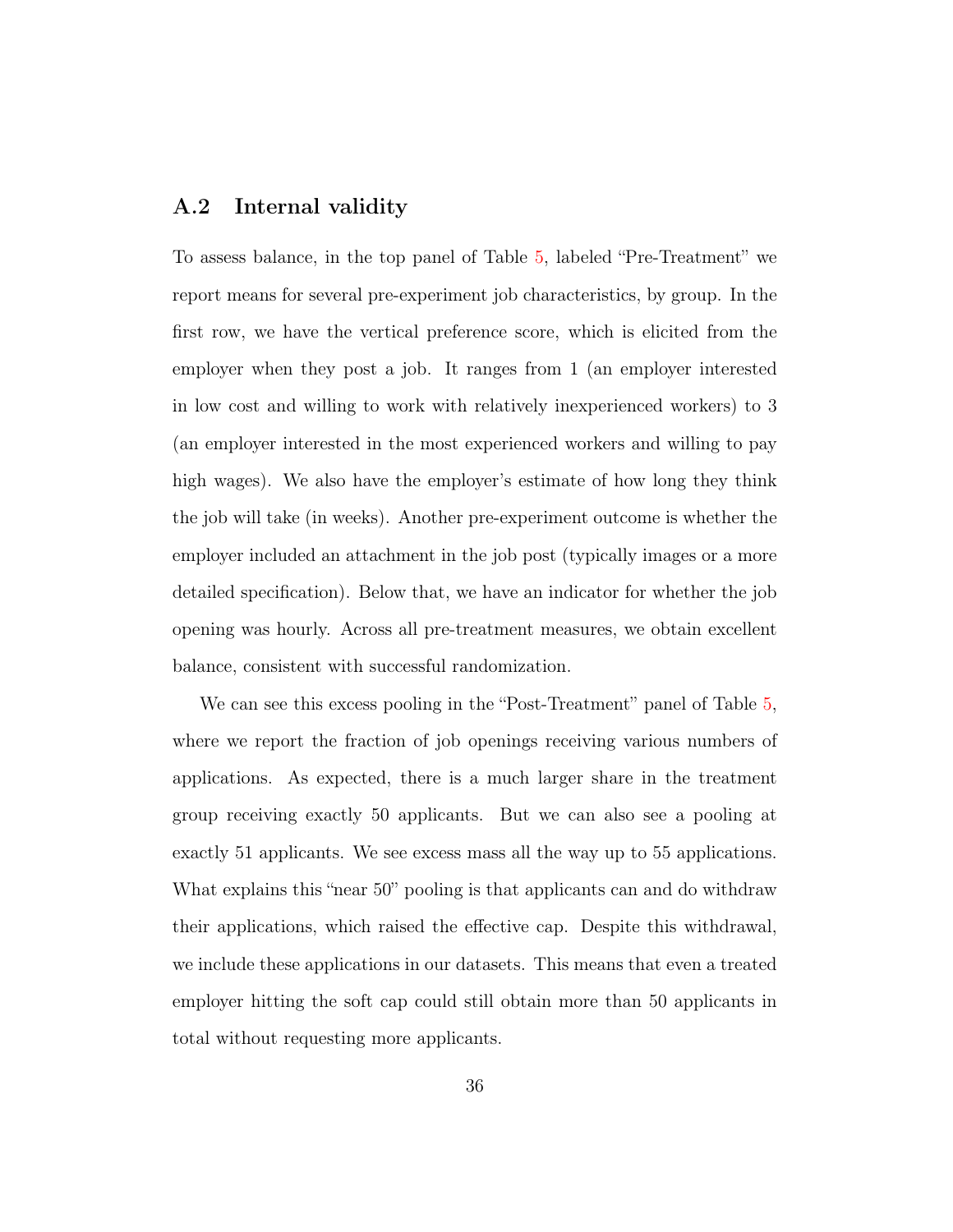|                                | Means     | Difference |          |           |           |
|--------------------------------|-----------|------------|----------|-----------|-----------|
|                                | Treatment | Control    | Diff.    | <b>SE</b> | $t$ -stat |
| Pre-Treatment                  |           |            |          |           |           |
| Vertical preference score      | 0.894     | 0.879      | 0.015    | 0.010     | 1.486     |
| Duration weeks                 | 8.435     | 8.465      | $-0.030$ | 0.160     | $-0.187$  |
| Has attachment                 | 0.109     | 0.108      | 0.001    | 0.003     | 0.463     |
| Hourly job?                    | 0.521     | 0.517      | 0.005    | 0.005     | 0.994     |
| Post-Treatment                 |           |            |          |           |           |
| Number of applications         | 16.849    | 20.821     | $-3.972$ | 0.323     | $-12.315$ |
| Number of apps equal to 49     | 0.003     | 0.003      | $-0.000$ | 0.001     | $-0.782$  |
| Number of apps equal to 50     | 0.018     | 0.003      | 0.016    | 0.001     | 16.566    |
| Number of apps equal to 51     | 0.011     | 0.003      | 0.008    | 0.001     | 10.413    |
| Number of apps equal to 52     | 0.008     | 0.003      | 0.005    | 0.001     | 7.032     |
| Number of apps equal to 53     | 0.006     | 0.003      | 0.003    | 0.001     | 5.166     |
| Number of apps equal to 54     | 0.005     | 0.003      | 0.001    | 0.001     | 2.453     |
| Number of apps equal to 55     | 0.004     | 0.003      | 0.001    | 0.001     | 2.236     |
| Number of apps equal to 56     | 0.003     | 0.003      | 0.000    | 0.001     | 0.589     |
| Number of apps equal to 57     | 0.003     | 0.003      | 0.000    | 0.001     | 0.327     |
| Number of apps greater than 57 | 0.035     | 0.077      | $-0.042$ | 0.002     | $-19.545$ |

<span id="page-36-0"></span>Table 5: Job opening attributes and outcomes for treatment group

Notes: Table of pre- and post-randomization job level attributes. There are 23,075 job openings in the treatment and 22,667 in the control. In the experiment, employers posting jobs were randomized to a treatment or a control. Employers in the treatment could not receive additional applicants once they received 50 applicants or 5 days had passed since posting. However, the employer could opt out of this cap by clicking a single button.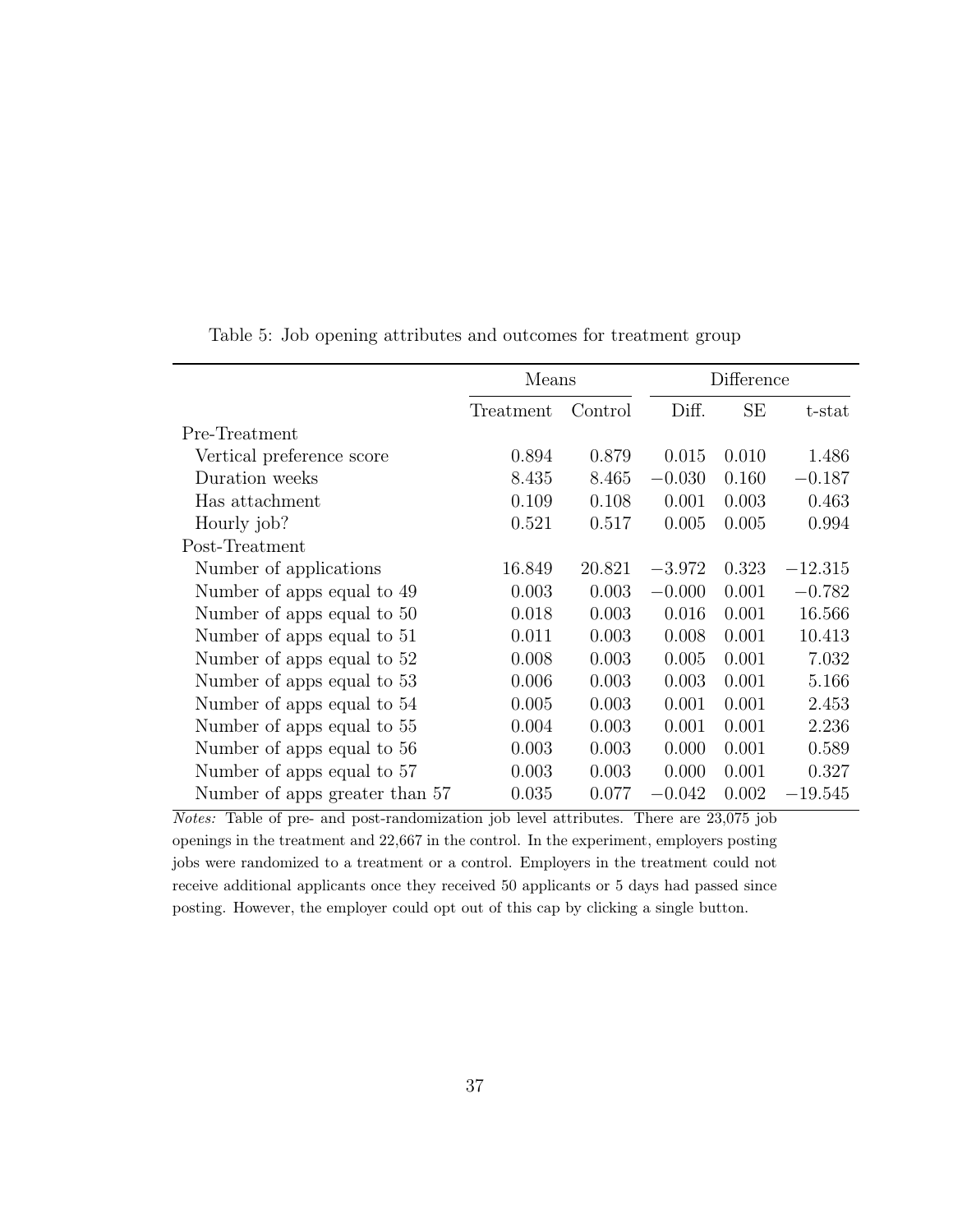|                    | N      | Min  | 25th | Mean  | Median | 75th  | Max       | StDev |
|--------------------|--------|------|------|-------|--------|-------|-----------|-------|
| Number of apps     |        |      |      |       |        |       |           |       |
| Control            | 22,667 | 0.00 | 2.00 | 20.82 | 11.00  | 13.00 | 1,536.00  | 37.31 |
| Treatment          | 23,075 | 0.00 | 1.00 | 16.85 | 9.00   | 11.00 | 3, 194.00 | 31.37 |
| Any hires          |        |      |      |       |        |       |           |       |
| Control            | 22,667 | 0.00 | 0.00 | 0.41  | 0.00   | 0.00  | 1.00      | 0.49  |
| Treatment          | 23,075 | 0.00 | 0.00 | 0.41  | 0.00   | 0.00  | 1.00      | 0.49  |
| Total hires        |        |      |      |       |        |       |           |       |
| Control            | 22,667 | 0.00 | 0.00 | 0.53  | 0.00   | 0.00  | 75.00     | 1.22  |
| Treatment          | 23,075 | 0.00 | 0.00 | 0.51  | 0.00   | 0.00  | 33.00     | 0.92  |
| Average wage bid   |        |      |      |       |        |       |           |       |
| Control            | 10,277 | 0.01 | 6.15 | 12.27 | 10.30  | 11.11 | 96.89     | 8.64  |
| Treatment          | 10,459 | 0.01 | 6.06 | 12.17 | 10.22  | 11.06 | 83.33     | 8.58  |
| Average wage hired |        |      |      |       |        |       |           |       |
| Control            | 4,660  | 0.01 | 5.77 | 11.74 | 9.93   | 10.64 | 96.89     | 8.42  |
| Treatment          | 4,694  | 0.01 | 5.83 | 11.72 | 10.00  | 10.75 | 80.00     | 8.19  |

<span id="page-37-2"></span>Table 6: Summary statistics for the experimental sample of job openings

Notes: Opening level outcomes by treatment and control group.

### <span id="page-37-0"></span>A.3 Summary statistics

In addition to our regression approaches, many of the main results can be observed simply by comparing means of outcomes. Table [6](#page-37-2) reports summary statistics for the job opening sample, by treatment assignment.

### <span id="page-37-1"></span>A.4 Button-pushing

In Figure [5a,](#page-39-0) we plot the imputed fraction of employers pushing the button to receive more applications. Some categories have a low volume and so the estimated fraction is imprecise. Generally, we see more button-pushing in relatively low-skilled categories. One likely explanation is that these are also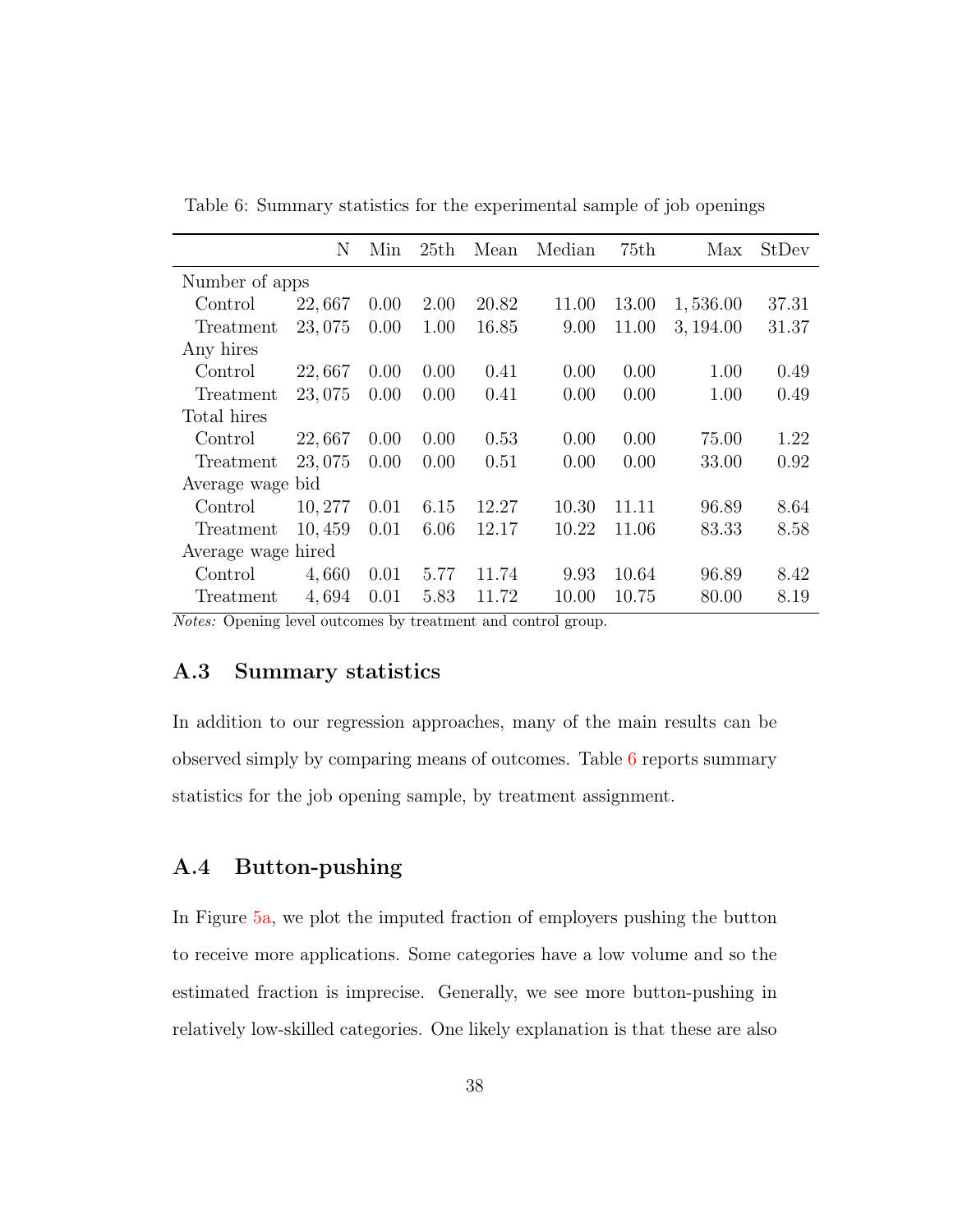the categories with relatively large application counts, and so the employer was more likely to hit the 50 cap. This point illustrates an advantage of the soft cap design rather than the platform trying to decide a priori which kinds of jobs have a higher marginal return to more applicants.

Figure [5b](#page-39-0) shows the fraction of jobs with more than 55 or fewer than 55 applicants, by category and treatment status. The y-axis is on a log scale, as the fraction of openings exceeding the cap is quite small in some categories, and some categories are quite small. We can see that, for example, "Design & Multimedia" has large reductions in the  $55+$  group, as this category tends to attract many applicants and few would-be employers pushed the button. "Customer Service" shows little evidence of a decline in the 55+ group, but we can also see that this a small category, with less than 1% of jobs posted.